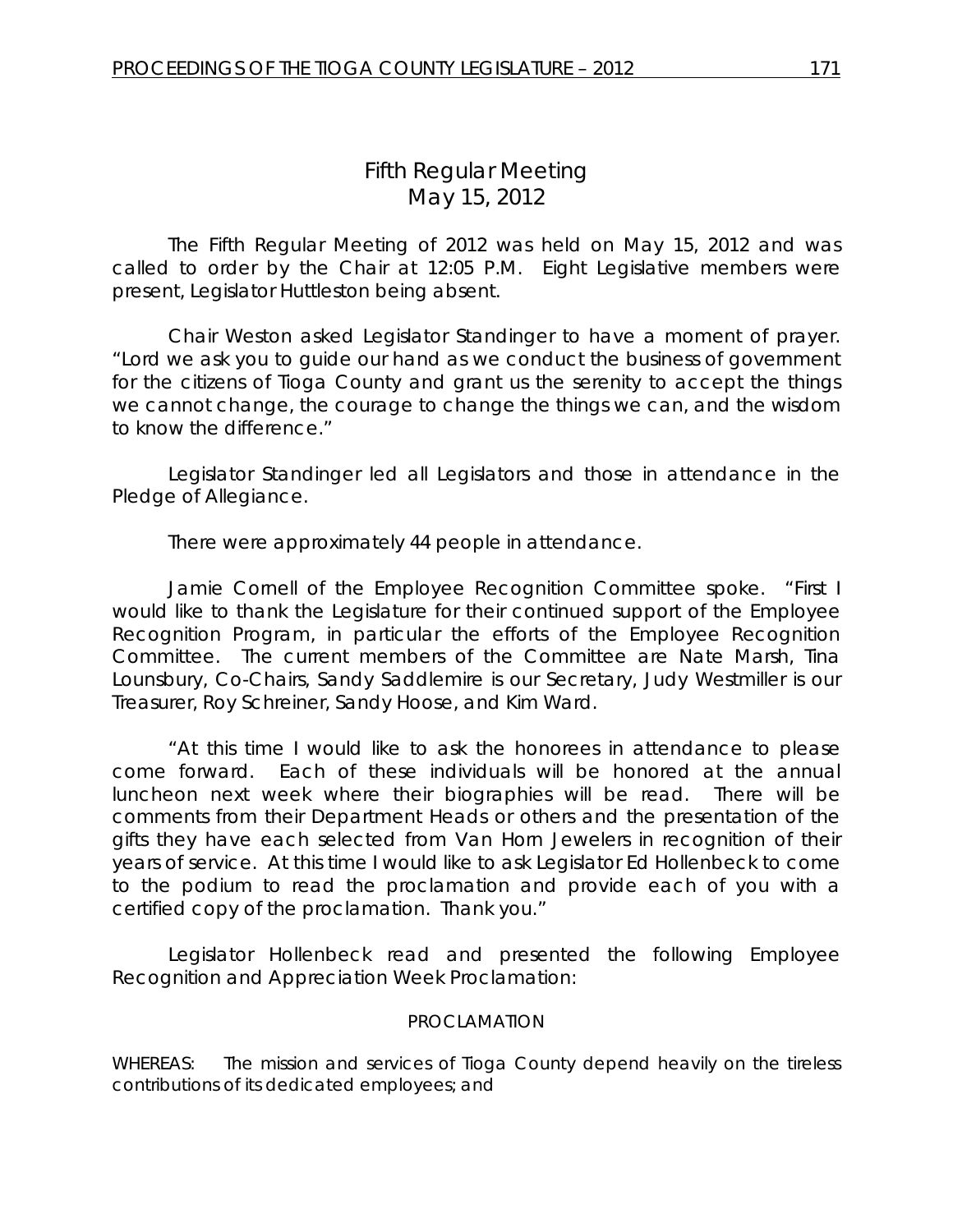WHEREAS: The Tioga County Legislature wishes to recognize the efforts of all Tioga County employees; and

WHEREAS: The Employee Recognition Committee was created to provide a mechanism to show our appreciation for the Employees of Tioga County; and

WHEREAS: Those employees who have served for more than 25 years have shown a steadfast commitment to serving the well-being of the residents of Tioga County, and should be recognized by those whom they have served; and

WHEREAS: The Tioga County Legislature would like to especially recognize the following employees who have attained 25, 30, 35 or 40 years since last year's ceremonies:

| Name                  | Department             | Years |
|-----------------------|------------------------|-------|
| <b>Richard Gorman</b> | Sheriff's Office       | 40    |
| <b>Gail Barton</b>    | <b>Social Services</b> | 35    |
| Jeffrey Brown         | <b>Public Works</b>    | 35    |
| <b>Thomas Duff</b>    | Probation              | 30    |
| Michael Jackson       | Sheriff's Office       | 30    |
| Maureen Dougherty     | Legislature            | 25    |
| Mary McKee            | Social Services        | 25    |
| Carlton Snapp         | <b>Public Works</b>    | 25    |
| Janet Seymour         | Mental Hygiene         | 25    |

NOW THEREFORE, THE TIOGA COUNTY LEGISLATURE, does hereby proclaim and designate the week of May 14-18, 2012 as

#### EMPLOYEE RECOGNITION AND APPRECIATION WEEK

in the County of Tioga, New York, and call upon our citizens to join in recognizing these dedicated employees.

Legislator Standinger read and presented the following Proclamation on American Stroke Month to Heather Morgan-Gulnac of the Public Health Department:

#### County of Tioga EXECUTIVE PROCLAMATION

WHEREAS: Stroke is a leading cause of serious long-term disability and the fourth leading cause of death in the United States, killing over 134,000 people nationwide and more than 30 citizens of Tioga County each year; and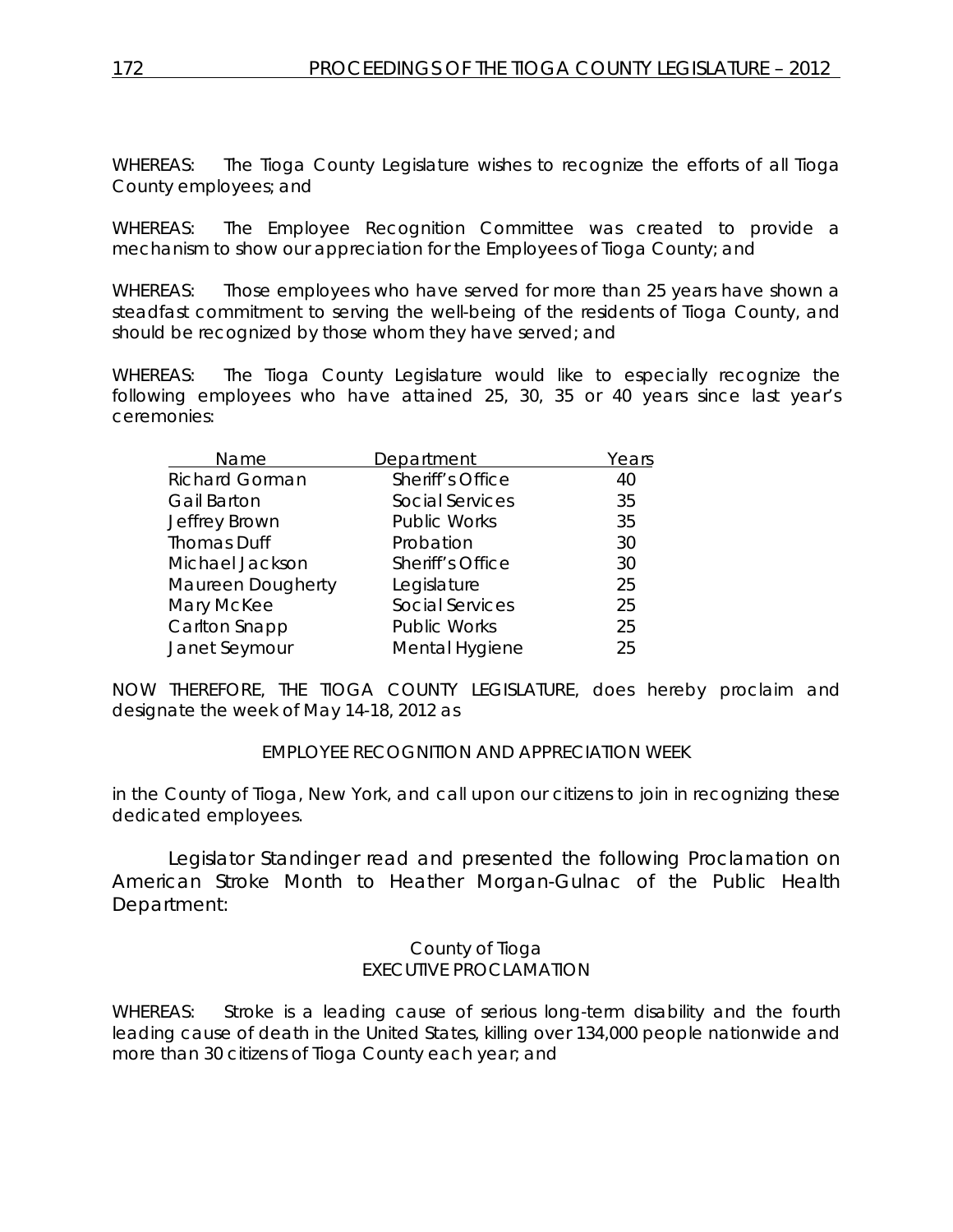WHEREAS: Stroke prevalence is projected to increase by 24.9% between 2010 and 2030 and the direct medical costs in the U.S. for treating stroke are expected to increase by 238% from \$28.3 billion in 2010 to \$95.6 billion by 2030; and

WHEREAS: Warning signs of stroke include sudden numbness or weakness of the face, arm or leg, especially on one side of the body; sudden confusion, trouble speaking or understanding; sudden trouble seeing in one or both eyes; sudden trouble walking, dizziness, loss of balance or coordination; and sudden severe headache with no known cause; and

WHEREAS: Americans are more aware of the risk factors and warning signs for stroke than in the past, but according to a recent survey, one-third of adults cannot identify any symptoms; and;

WHEREAS: New and effective treatments have been developed to treat and minimize the severity and damaging effect of strokes, but much more research is needed, therefore be it

RESOLVED: That the TIOGA COUNTY LEGISLATURE does hereby Proclaim and designate the month of May 2012 as:

#### *AMERICAN STROKE MONTH IN TIOGA COUNTY*

and urges all the citizens of our County to familiarize themselves with the risk factors associated with stroke, recognize the warning signs and symptoms, and on the first signs of a stroke dial 9-1-1 immediately so that we might begin to reduce the devastating effects of stroke on our population.

Heather Morgan-Gulnac spoke. "Good afternoon everyone. I am a Health Educator at the Health Department. Mr. Standinger approached us several months ago asking myself and my coworker to do something regarding stroke awareness, and at the time we were not really sure what that was going to be, but on Saturday, May 5 at Moyer Park in Candor we had a Stroke Awareness Event. It was an okay turnout. We did not have quite the number as we anticipated, but we did educate several people that were there about stroke symptoms, awareness, prevention, and I think that is the biggest piece, especially as a Health Educator that a stroke can most of the time be prevented. We look at things like smoking, blood pressure, cholesterol, all those things that people can do to make a lifestyle change, but in any event I wanted to thank you very much for accepting this proclamation and putting it out there to the residents of Tioga County because I do believe that it is very important, especially as we look at the numbers, things that stand out to me most alarming in the research that we did for stroke, is that in Tioga County alone over 41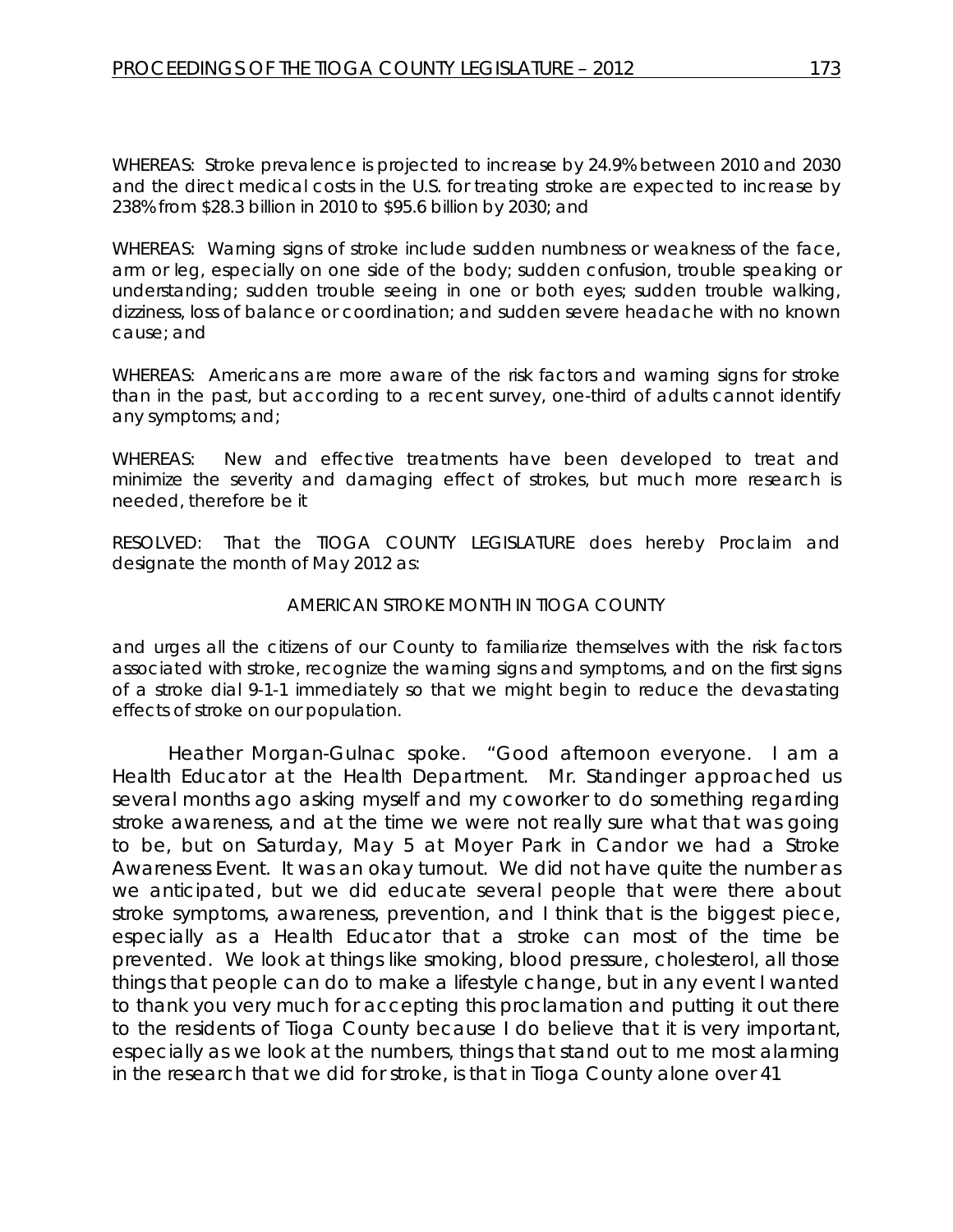residents in the past two years have had a stroke and nationwide every four minutes someone has a stroke.

"Sometimes people have the mini strokes that they do not even recognize that they are having and that is the most important piece that we continue to get the information out so people are aware that they are having a stroke so that their life can be saved. Again, I just wanted to thank you for the opportunity for doing this proclamation and as we continue in the summer and the spring as we get into the fairs and do additional education, if anyone, whether it is one of the Legislator members or the residents would like the education staff at the Health Department to do something on a specific topic, please let us know because we are very open to educating the community and Legislators, and anyone else that needs the information. We are here to serve the community."

Chair Weston noted the following proclamations on Elder Abuse Prevention Month and Foster Care Recognition Month.

#### PROCLAMATION

WHEREAS: People who are elderly or have disabilities have contributed to the general welfare of Tioga County by helping to preserve customs, convictions, and traditions of many people from diverse backgrounds; and

WHEREAS: These residents are vital and integral members of our society and their wisdom and experience have enriched our lives; and

WHEREAS: The health and well-being of disabled and elderly people in our county should be one of our highest priorities and of concern to all Americans; and

WHEREAS: People who are elderly or have disabilities are among the most important resources of our county, and it is fitting that we recognize the need to protect their health, safety, and rights; and

WHEREAS: Abuse of the elderly and people with disabilities in domestic and institutional settings is a wide-spread problem, affecting hundreds of thousands of people across the country; and

WHEREAS: Elder abuse is underreported because the elderly who are being abused find it very difficult to tell anyone and are usually ashamed and sometimes afraid; and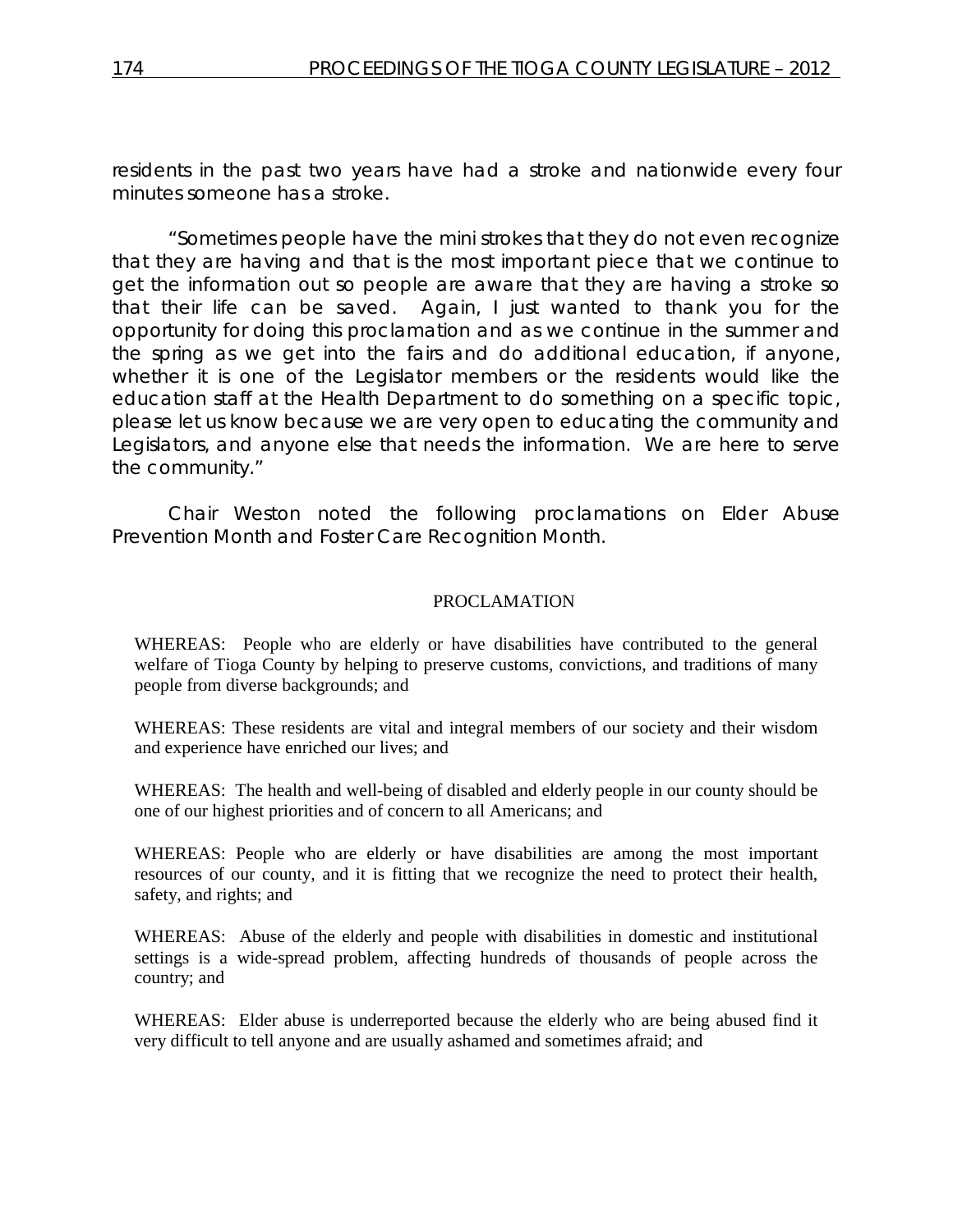WHEREAS: Elder abuse happens to men and women of all income levels, all cultural and ethnic groups, whether they are in good health or incapacitated in some way, in poor neighborhoods and in suburbia; and

WHEREAS: Many of the cases investigated by Adult Protective Services in New York involve self-neglect and it is our duty as citizens to reach out to people in need; now therefore

THE TIOGA COUNTY LEGISLATURE does hereby proclaim the month of May 2012 to be

Elder Abuse Prevention Month

in Tioga County, and urge all citizens to work together to help reduce abuse and neglect of people who are elderly or have disabilities.

#### **PROCLAMATION**

WHEREAS: The Tioga County foster family serves as a source of love, identity, self-esteem and support for children in Tioga County; and

WHEREAS: There are 38 children in foster care in Tioga County, 24 of these children are in foster homes; and

WHEREAS: We have 20 certified foster homes in Tioga County; and

WHEREAS: Numerous public and private agencies work to increase the public's awareness of the needs of children in foster care, and the enduring and valuable contribution of foster parents; and

WHEREAS: It is appropriate to recognize all those who volunteer their talents and energies on behalf of children in foster care, the foster parents who serve these children and the professional staff dedicated to ensuring these children have a stable and safe foster family environment; now therefore

THE TIOGA COUNTY LEGISLATURE does hereby Proclaim May 2012 as

#### **FOSTER CARE RECOGNITION MONTH**

in Tioga County and call upon all citizens, community agencies, religious organizations, medical facilities and businesses to increase their participation in our efforts to recognize foster parents in Tioga County.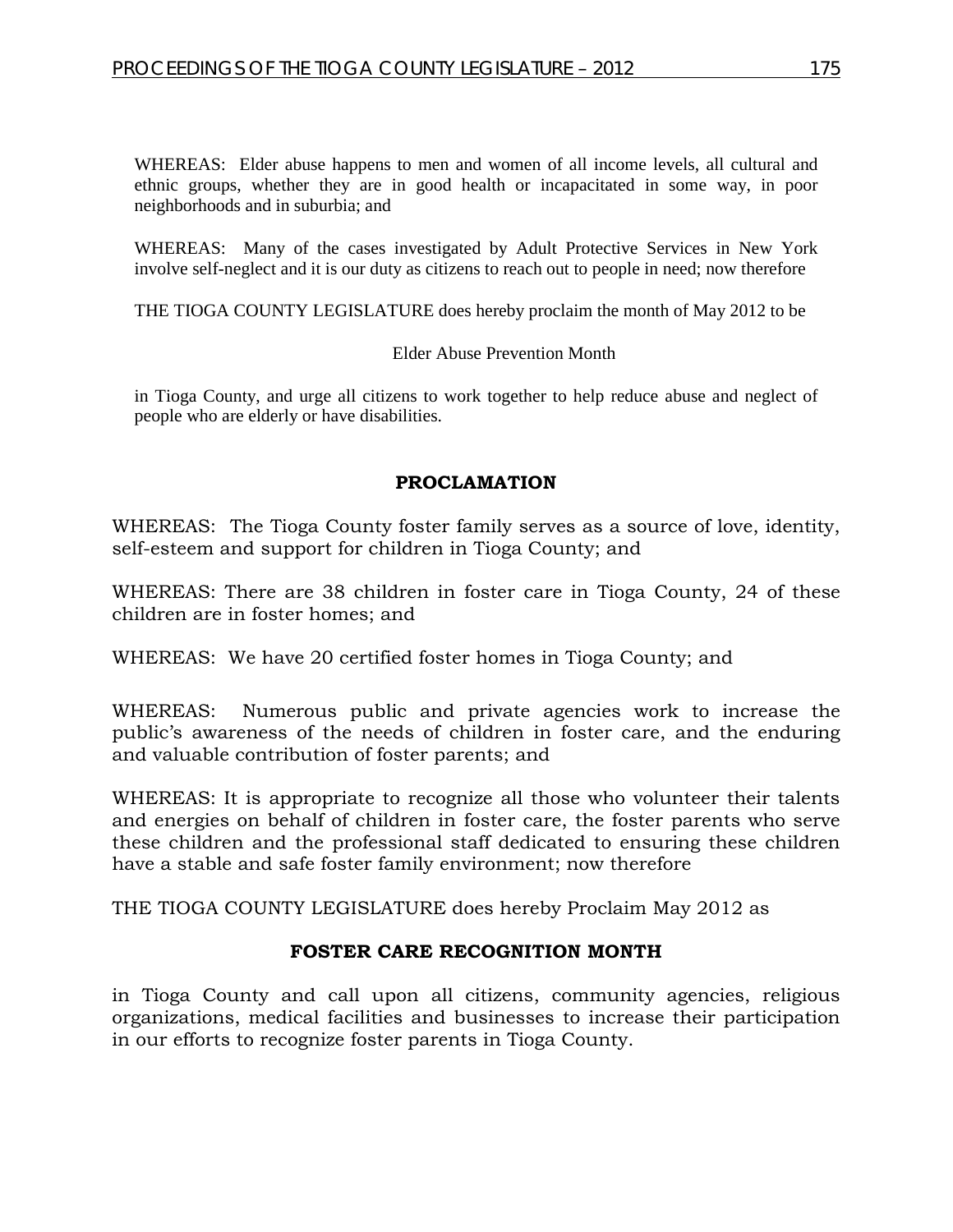Legislator Sauerbrey read and presented the following recognition resolution to Charlotte Thomas and her daughter Kim regarding recognizing Leon U. Thomas posthumously.

"It was over 40 years ago I worked in the manufacturing floor at IBM and I remember meeting a very scary big guy and his name was Leon Thomas, I think he was the manager of maintenance then. Through the years we ran into each other. I worked sort of underneath him, under his guidance, and Economic Development for the brief time that I worked there, he was a Legislator for that. I have to say he was a very strong leader in the community and whether you like his politics or not, you knew he was there. I think it is very appropriate today that we honor Leon."

There was a unanimous motion for the adoption of the following recognition resolution, seconded unanimously.

REFERRED TO: LEGISLATIVE WORKSESSION RESOLUTION NO. 120–12 *RECOGNITION RESOLUTION RECOGNIZING LEON U. THOMAS POSTHUMOUSLY*

WHEREAS: Leon U. Thomas passed away on April 27, 2012; and

WHEREAS: The Tioga County Legislature would like to posthumously recognize Mr. Thomas for his many years of dedicated service as a Tioga County Legislator; and

WHEREAS: Leon was elected to the position of Tioga County Legislator on January 1, 1972 and served for 30 years until leaving office on December 31, 2001; and

WHEREAS: Leon was instrumental in many projects during his tenure as Tioga County Legislator, specifically in creating the Department of Economic Development and Planning, and was extremely dedicated and loyal in the performance of his duties and responsibilities as a Legislator; and

WHEREAS: Leon is survived by his wife, Charlotte and their blended family; therefore be it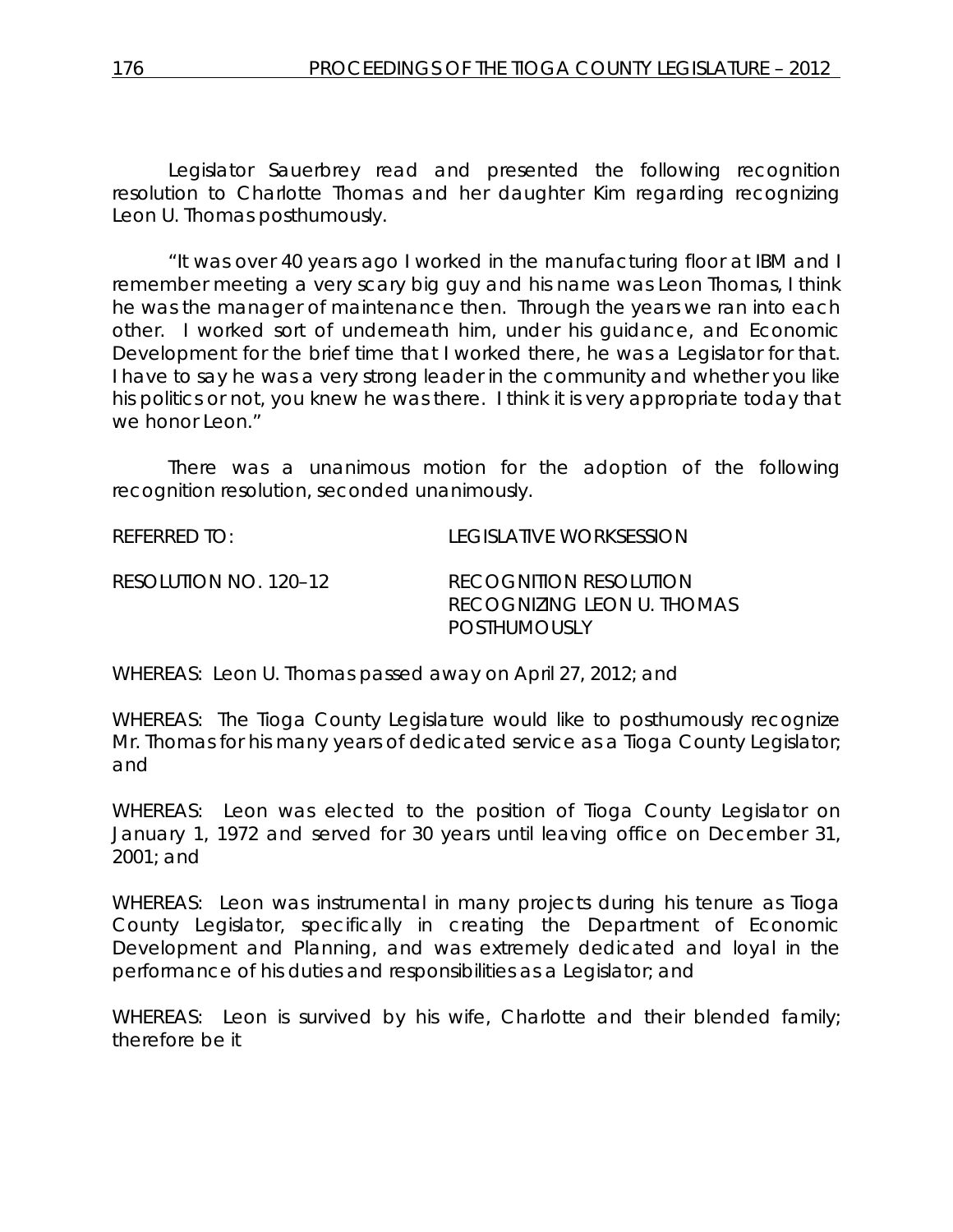RESOLVED: That the Tioga County Legislature, on its own behalf, as well as on behalf of the citizens of Tioga County, express sincere gratitude and recognize Leon U. Thomas posthumously for his years of dedicated service to Tioga County as a Tioga County Legislator; and be it further

RESOLVED: That this resolution be spread upon the minutes of this meeting and a certified copy be presented to the family of Leon U. Thomas.

#### ROLL CALL VOTE

Unanimously Yes – Legislators Standinger, Sullivan, Hollenbeck, Monell, Quinlan, Roberts, and Sauerbrey.

No – None.

Absent – Legislator Huttleston.

RESOLUTION ADOPTED UNANIMOUSLY.

Chris Bonner had privilege of the floor. He spoke regarding contracts, specifically adhesion contracts.

The list of audited bills was submitted and is summarized as follows:

| Code  | <b>Description</b>                    | Equipment<br><b>Expense</b> |
|-------|---------------------------------------|-----------------------------|
| A1010 | Legislative Board                     | 300.96                      |
| A1165 | <b>District Attorney</b>              | 4,119.62                    |
| A1170 | <b>Public Defender</b>                | 2,213.84                    |
| A1172 | <b>Assigned Counsel</b>               | 18,723.86                   |
| A1185 | <b>Medical Examiners/Coroners</b>     | 6,480.82                    |
| A1325 | Treasurer                             | 184.15                      |
| A1355 | Assessments                           | 2,214.80                    |
| A1410 | <b>County Clerk</b>                   | 1,062.45                    |
| A1411 | Department of Motor Vehicles          | 84.74                       |
| A1420 | Law                                   | 4,484.22                    |
| A1430 | Personnel                             | 59.94                       |
| A1450 | Elections                             | 7,502.08                    |
| A1490 | <b>Public Works Administration</b>    | 209.21                      |
| A1620 | <b>Buildings</b>                      | 59,112.57                   |
| A1621 | <b>Buildings</b>                      | 14,264.79                   |
| A1680 | Information Technology                | 17,277.77                   |
| A2490 | <b>Community College Tuition</b>      | 195,331.74                  |
| A2960 | <b>Education Handicapped Children</b> | 129,162.33                  |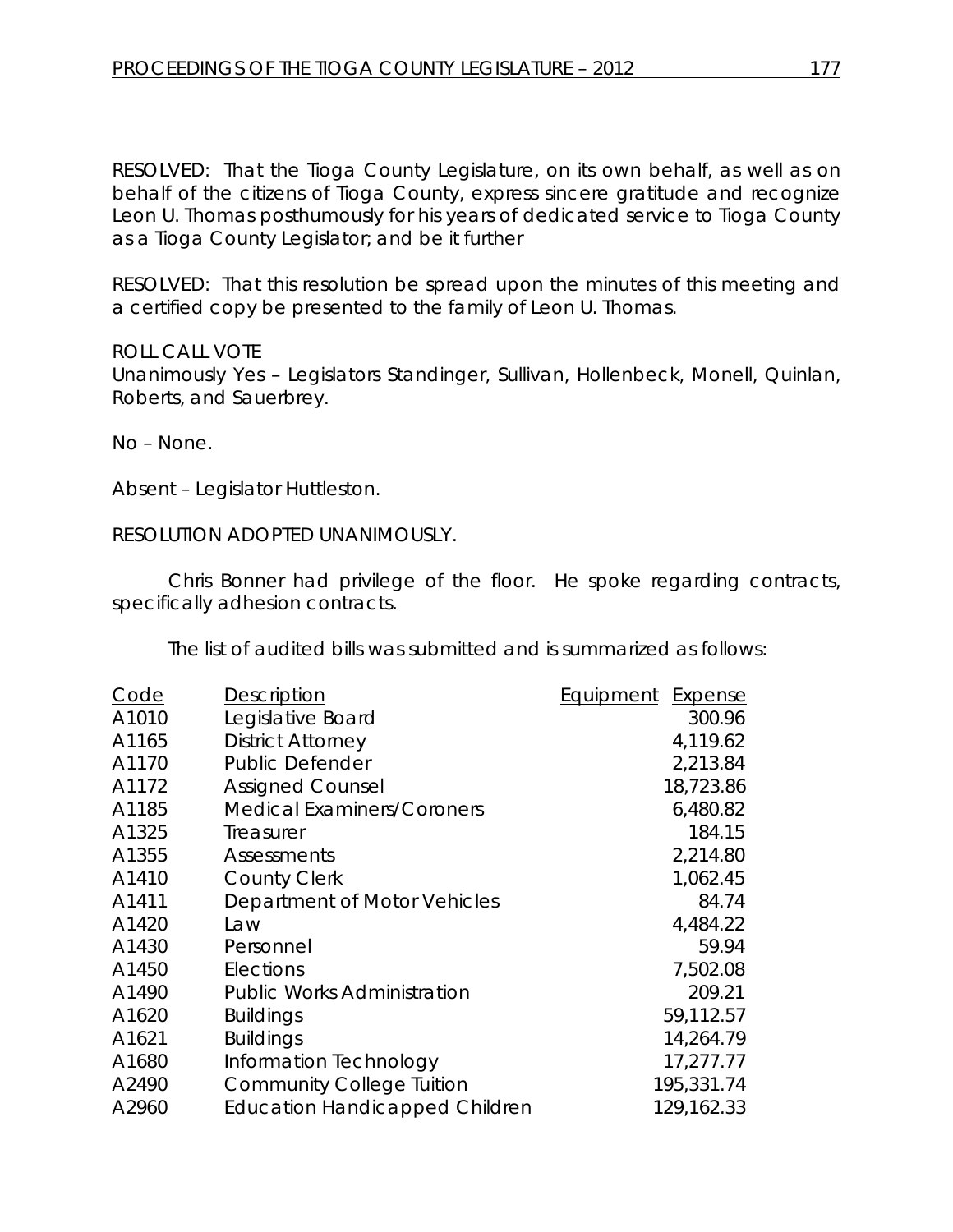| A3020<br>A3110             | Public Safety Comm E911 System<br><b>Sheriff</b> |          | 2,603.88   |
|----------------------------|--------------------------------------------------|----------|------------|
| A3119                      | LEO9-1035-EOO                                    | 1,623.12 | 26,952.34  |
| A3140                      | Probation                                        | 1,307.62 | 213.13     |
| A3146                      | Sex Offender Program                             |          | 9,240.00   |
| A3150                      | Jail                                             |          | 45,535.27  |
| A3315                      | Special Traffic Programs                         |          | 5,100.00   |
| A3410                      | Fire                                             |          | 5,554.84   |
| A3640                      | <b>Emergency Mgmt Office</b>                     |          | 562.23     |
| A3641                      | <b>Emergency Mgmt Grant Program</b>              | 101.99   |            |
| A3656                      | <b>EMO C837900 Grant</b>                         | 780.00   |            |
| A3957                      | <b>Hazard Mitigation Plan</b>                    |          | 14,700.00  |
| A4010                      | <b>Public Health Nursing</b>                     |          | 26,397.08  |
| A4011                      | <b>Public Health Administration</b>              |          | 12,825.79  |
| A4012                      | <b>Public Health Education</b>                   |          | 476.34     |
| A4042                      | Rabies Control                                   |          | 790.05     |
| A4044                      | Early Intervention                               |          | 41,288.52  |
| A4053                      | Preventive/Primary Health Services               |          | 1,397.80   |
| A4054                      | <b>Preventive Dental Services</b>                |          | 65.83      |
| A4062                      | Lead Poisoning Program                           |          | 516.76     |
| A4064                      | <b>Managed Care-Dental Services</b>              | 87.99    | 2,501.04   |
| A4070                      | <b>Disease Control</b>                           |          | 3,388.38   |
| A4090                      | <b>Environmental Health</b>                      |          | 1,840.57   |
| A4210                      | <b>Alcohol and Drug Services</b>                 |          | 2,101.80   |
| A4309                      | Mental Hygiene Co Admin                          |          | 7,189.37   |
| A4310                      | <b>Mental Health Clinic</b>                      |          | 22,736.27  |
| A4315                      | <b>Mental Retardation</b>                        |          | 4,926.00   |
| A4320                      | <b>Crisis Intervention Services</b>              |          | 10,048.13  |
| A4321                      | Intensive Case Management                        |          | 2,539.87   |
| A6010                      | Social Services Administration                   |          | 129,239.44 |
| A6422                      | Economic Development                             |          | 795.24     |
| A6610                      | Sealer Weights/Measures                          |          | 387.04     |
| A8020                      | Planning                                         |          | 130.25     |
| A9060                      | <b>Health Insurance</b>                          |          | 1,309.80   |
| <b>SOLID WASTE</b>         |                                                  |          | 88,497.13  |
| <b>SPECIAL GRANT FUND</b>  |                                                  |          | 51.51      |
|                            | <b>LIABILITY INSURANCE FUND</b>                  |          | 232.00     |
| <b>COUNTY ROAD FUND</b>    |                                                  |          | 57,927.96  |
| <b>CAPITAL FUND</b>        |                                                  |          | 118,538.28 |
|                            | <b>CONSOLIDATED HEALTH INSURANCE</b>             |          | 303,336.98 |
| <b>SELF-INSURANCE FUND</b> |                                                  |          | 61,059.00  |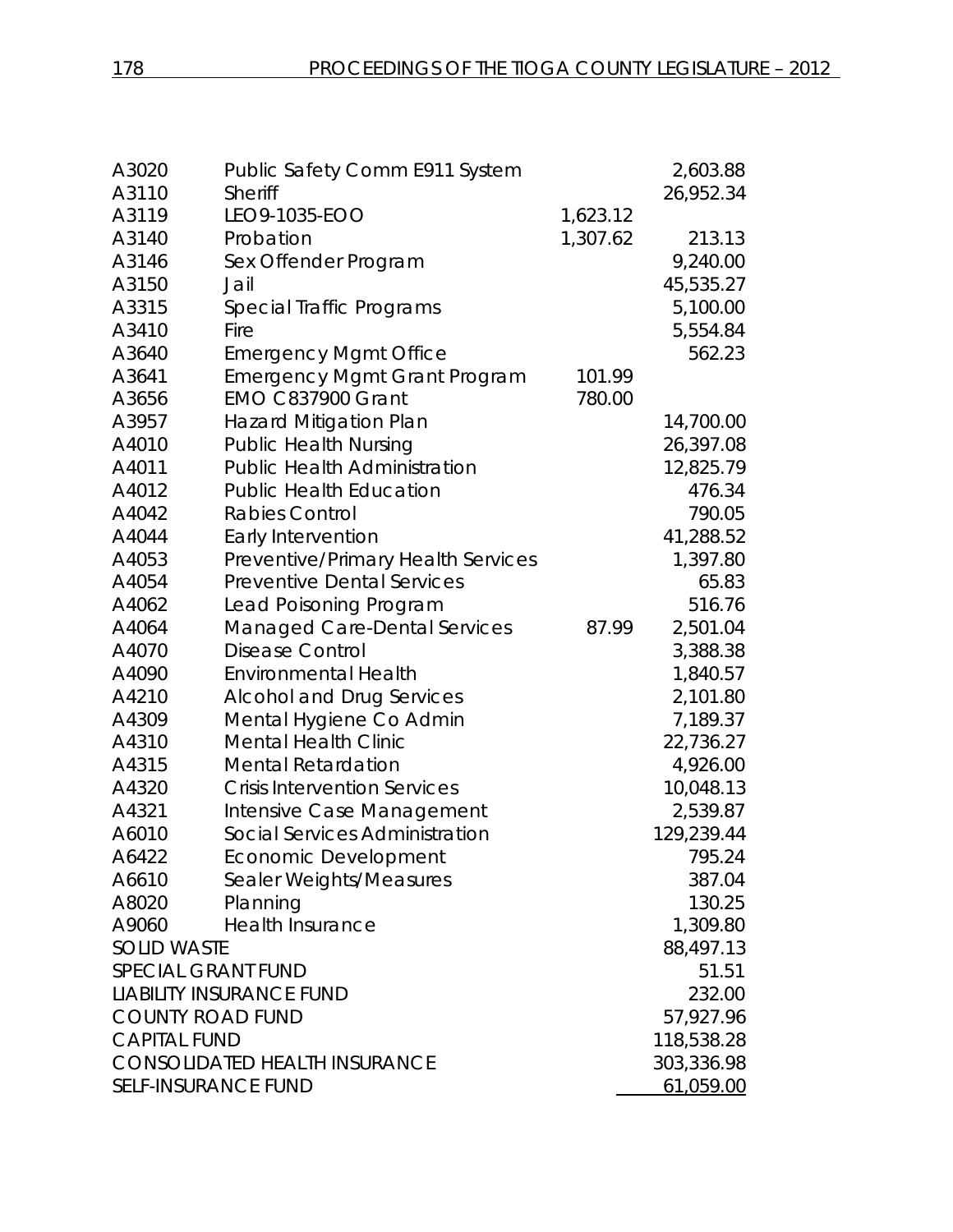GRAND TOTAL \$ 1,479,686.53

Legislator Sauerbrey made a motion to approve the minutes of April 10 and 19, 2012, seconded by Legislator Sullivan, and carried.

Chair Weston made the following appointments to the Broome-Tioga Workforce Development Board:

| Chris Powers                             | 5/16/12-6/30/14 |
|------------------------------------------|-----------------|
| Economic Development & Planning Director | 7/1/12-6/30/15  |

Committee meeting reports are on file in the Legislative Clerk's Office and may be procured there by any interested person.

Legislator Sullivan moved for the adoption of the following resolution, seconded by Legislator Sauerbrey.

| $R$ FFFRRFD TO:       | <b>FD&amp;P COMMITTEE</b><br>JOB TRAINING COMMITTEE |
|-----------------------|-----------------------------------------------------|
| RESOLUTION NO. 121-12 | AMEND TIOGA EMPLOYMENT<br><i>CENTER BUDGET</i>      |

WHEREAS: The Tioga Employment Center, as part of the Broome-Tioga Workforce New York for employment and training services, is funded under the federal Workforce Investment Act; and

WHEREAS: The Tioga Employment Center has been allocated additional funds: New York State Revised Allocation of WIA Title 1B PY2011 funds in the amount of \$2,427.20; and Dislocated Worker Supplemental Funds in the amount of \$5,250.45; therefore be it

RESOLVED: That the Tioga Employment Center budget be amended as follows:

From: CD4791 – Federal Aid-Federal Employment Program \$7,677.65

| CD6293.10-10 – Federal Employment Program 1 | \$2,427.20 |
|---------------------------------------------|------------|
| CD6293.40-190- Federal Employment Program 1 | \$5,250.45 |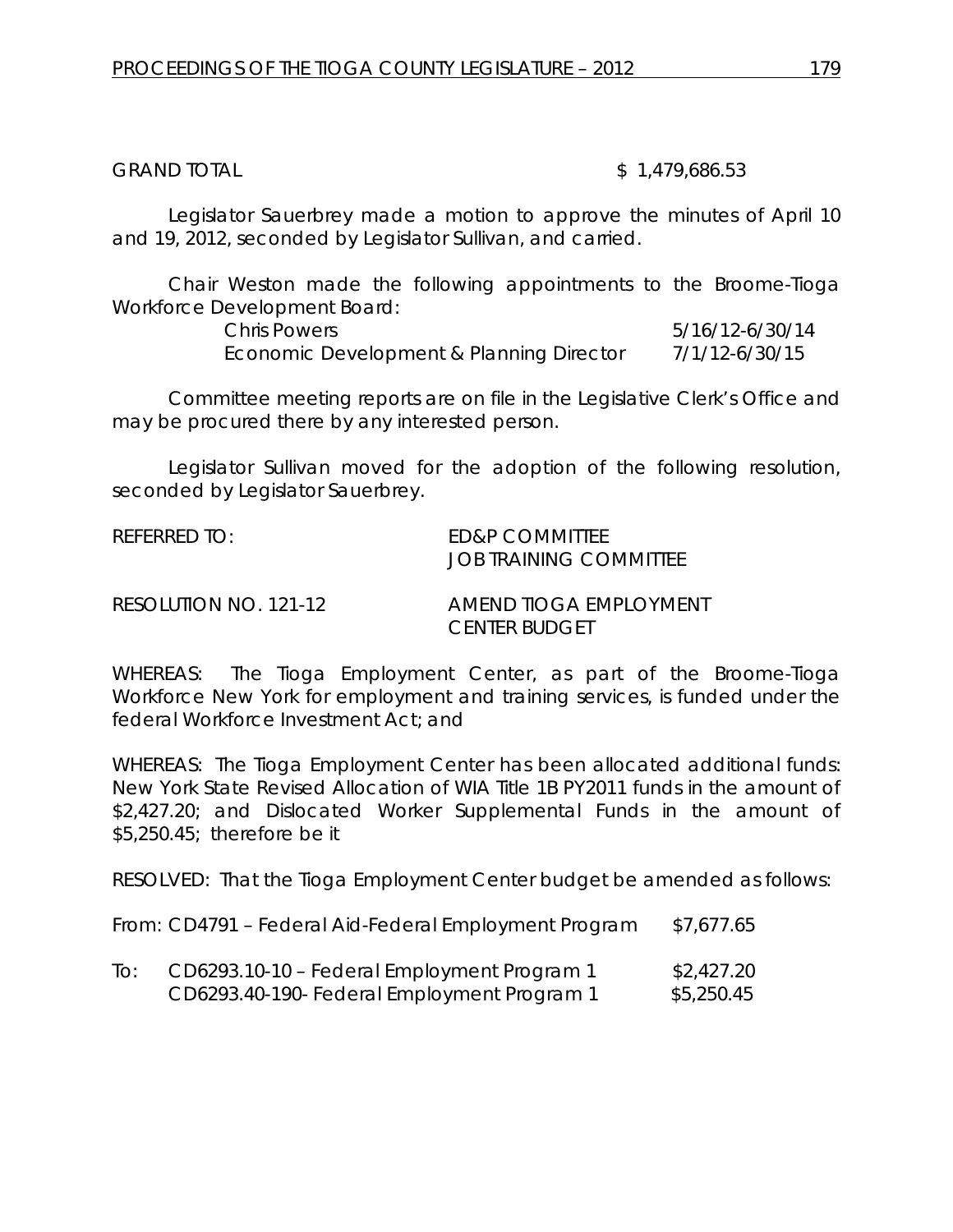# ROLL CALL VOTE

Yes – Legislators Standinger, Sullivan, Hollenbeck, Monell, Quinlan, Weston, Roberts, and Sauerbrey.

No – None.

Absent – Legislator Huttleston.

RESOLUTION ADOPTED.

Legislator Roberts moved for the adoption of the following resolution, seconded by Legislator Sullivan.

PUBLIC WORKS **FINANCE** 

RESOLUTION NO. 122-12 *AMEND RESOLUTION NO. 22-12 RE-ESTABLISH PRIOR YEAR PUBLIC WORKS PROJECTS*

WHEREAS: Resolution 22-12 established prior year Public Works Projects for completion in 2012; and

WHEREAS: During year-end close out it was determined that some of the projects had been totally completed and sums transferred per resolution 22-12 need to be readjusted; therefore be it

RESOLVED: That Resolution 22-12 be amended to reflect adjustments in the following accounts for Public Works Projects:

| From: Bridge Projects | BIN#                         |         | Amt to Adjust  |
|-----------------------|------------------------------|---------|----------------|
| H2007.14              | Tappan Rd.                   | 3335280 | (\$240,000.00) |
| H2009.05              | Main St. Bridge              | 3334800 | (\$380,932.73) |
| H2010.06              | Straits Corners Rd. 3335040  | (\$     | 2,422.97)      |
| H2010.10              | Halsey Valley Rd. 3334970    | (\$     | 40,679.81)     |
| <b>Bond Issue</b>     |                              |         |                |
| H2011.08              | Gaskill Rd. Bridge           | (\$     | 5,081.59)      |
| H2011.09              | Dean Creek/Sabin Rd.         | (\$     | 9,907.43)      |
| H2011.10              | <b>Gridleyville Crossing</b> | (\$     | 45,990.00)     |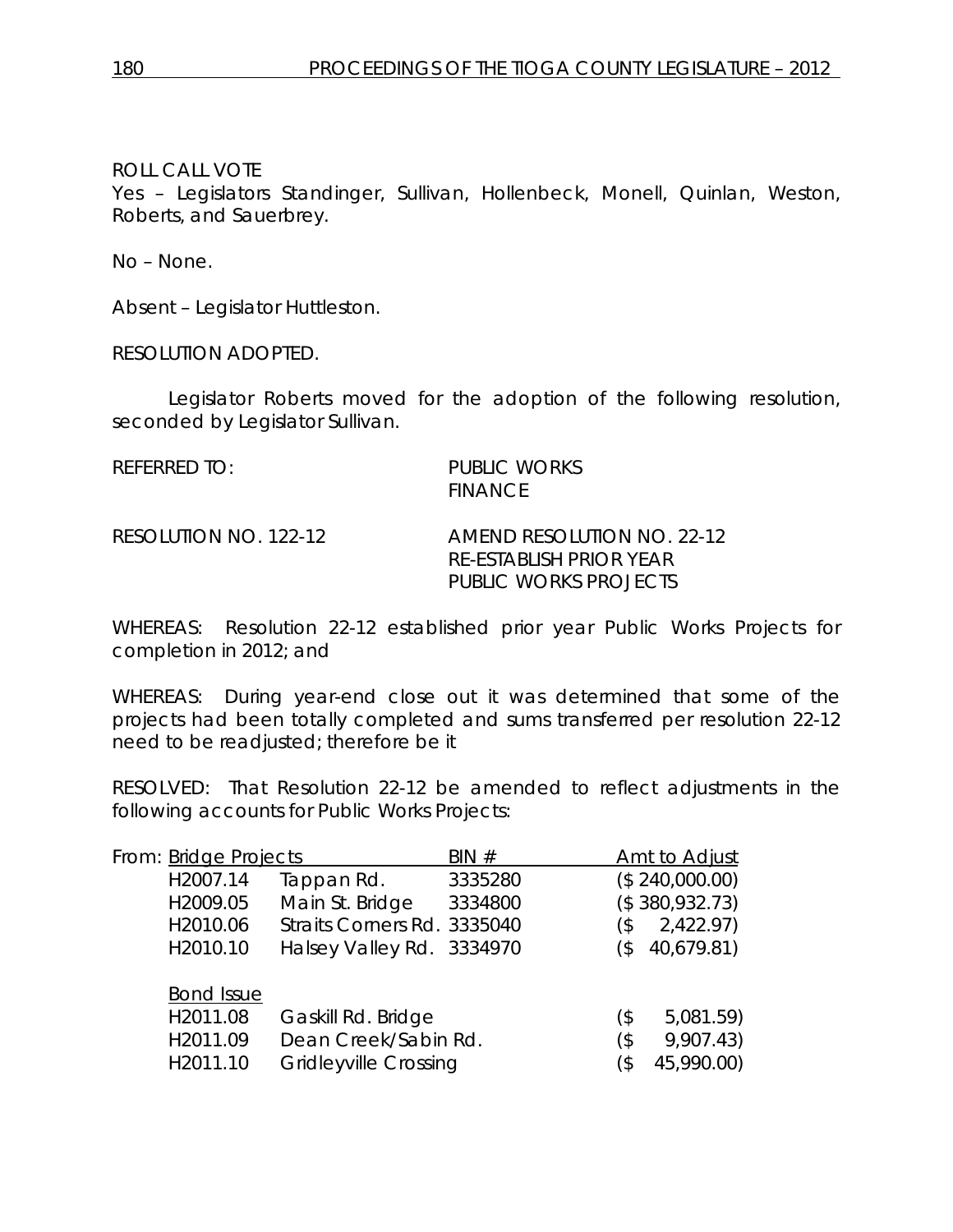| <b>Capital Construction</b>              |                                    |     |                |
|------------------------------------------|------------------------------------|-----|----------------|
| H1620.20-927                             | Court House Ext. Renov.            |     | (\$156,029.90) |
| <b>Capital Equipment</b><br>H1620.21-988 | Court House Renov.                 | (S) | 1,053.17)      |
|                                          | To: H522 Appropriated Fund Balance |     | 882,097.60     |

#### ROLL CALL VOTE

Yes – Legislators Standinger, Sullivan, Hollenbeck, Monell, Quinlan, Weston, Roberts, and Sauerbrey.

No – None.

Absent – Legislator Huttleston.

RESOLUTION ADOPTED.

Legislator Roberts moved for the adoption of the following resolution, seconded by Legislator Standinger.

| REFERRED TO:          | PUBLIC WORKS<br>FINANCE                      |
|-----------------------|----------------------------------------------|
| RESOLUTION NO. 123-12 | <i><b>TRANSFER FUNDS</b></i><br>PUBLIC WORKS |

WHEREAS: The Commissioner of Public Works budgeted the following road projects for the 2012 construction season:

| H <sub>2012</sub> .01 | Penn Ave 3.3 miles          | \$165,000 |
|-----------------------|-----------------------------|-----------|
| H2012.02              | Halsey Valley Rd 9.13 miles | \$200,000 |
| H2012.03              | Glen Mary Dr. 5.7 miles     | \$661,971 |
| And                   |                             |           |

WHEREAS: A review of these three (3) roads this spring revealed that the southerly 3.3 miles of Penn. Ave and all of Halsey Valley Rd. were in good condition, while Glen Mary Dr. was in need of major reconstruction; and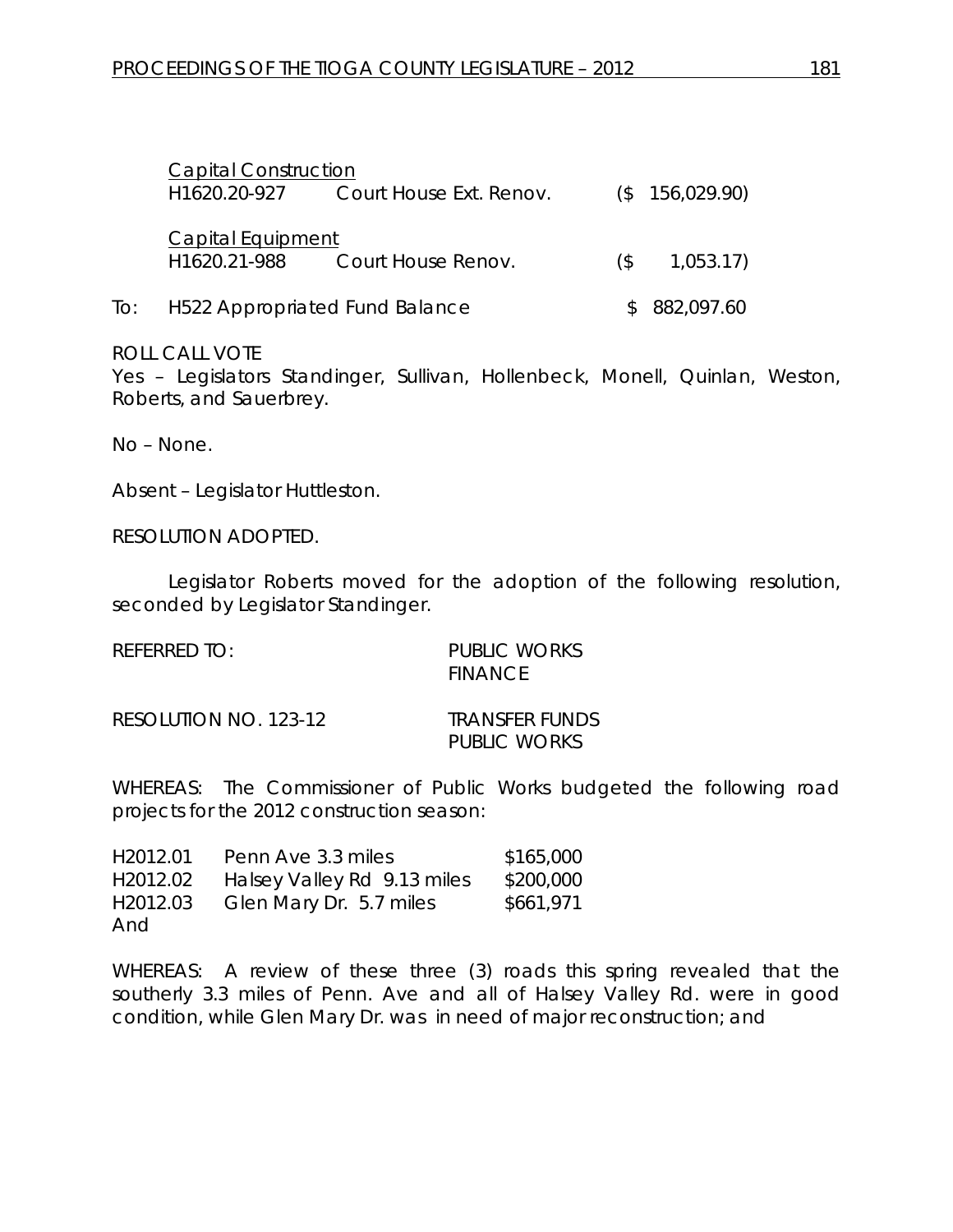WHEREAS: The entrance to Corporate Dr. from Rt 38 is causing significant turning problems for trucks and the IDA has had a design done and project bid to rectify the problem and the County has agreed to contribute \$50,000 for the construction; and

WHEREAS: A project account 2012.04 needs to be established for Corporate Dr - IDA Project.; and

WHEREAS: The County road construction projects are funded 100% by state funds received from the CHIPS (Consolidated Local Street and Highway Improvement Program); and

WHEREAS: Tioga County will receive \$1,026,970.95 for 2012 from CHIPS and there is a \$171,505.69 carry over from 2011 to be deposited in CHIPS account H3501; therefore be it

RESOLVED: The Tioga County Legislature authorizes the following transfers:

| From: | H2012.01 | Penn Ave 3.3 miles          | 165,000.00 |
|-------|----------|-----------------------------|------------|
|       | H2012.02 | Halsey Valley Rd 9.13 miles | 200,000.00 |
|       | H3501    | <b>Chips Revenue</b>        | 171,505.69 |
|       |          |                             | 536,505.69 |
| TO:   | H2012.03 | Glen Mary Dr. 5.7 miles     | 486,505.69 |
|       | H2012.04 | Corporate Dr. - IDA Project | 50,000.00  |
|       |          |                             | 536,505.69 |

ROLL CALL VOTE

Yes – Legislators Standinger, Sullivan, Hollenbeck, Monell, Quinlan, Weston, Roberts, and Sauerbrey.

No – None.

Absent – Legislator Huttleston.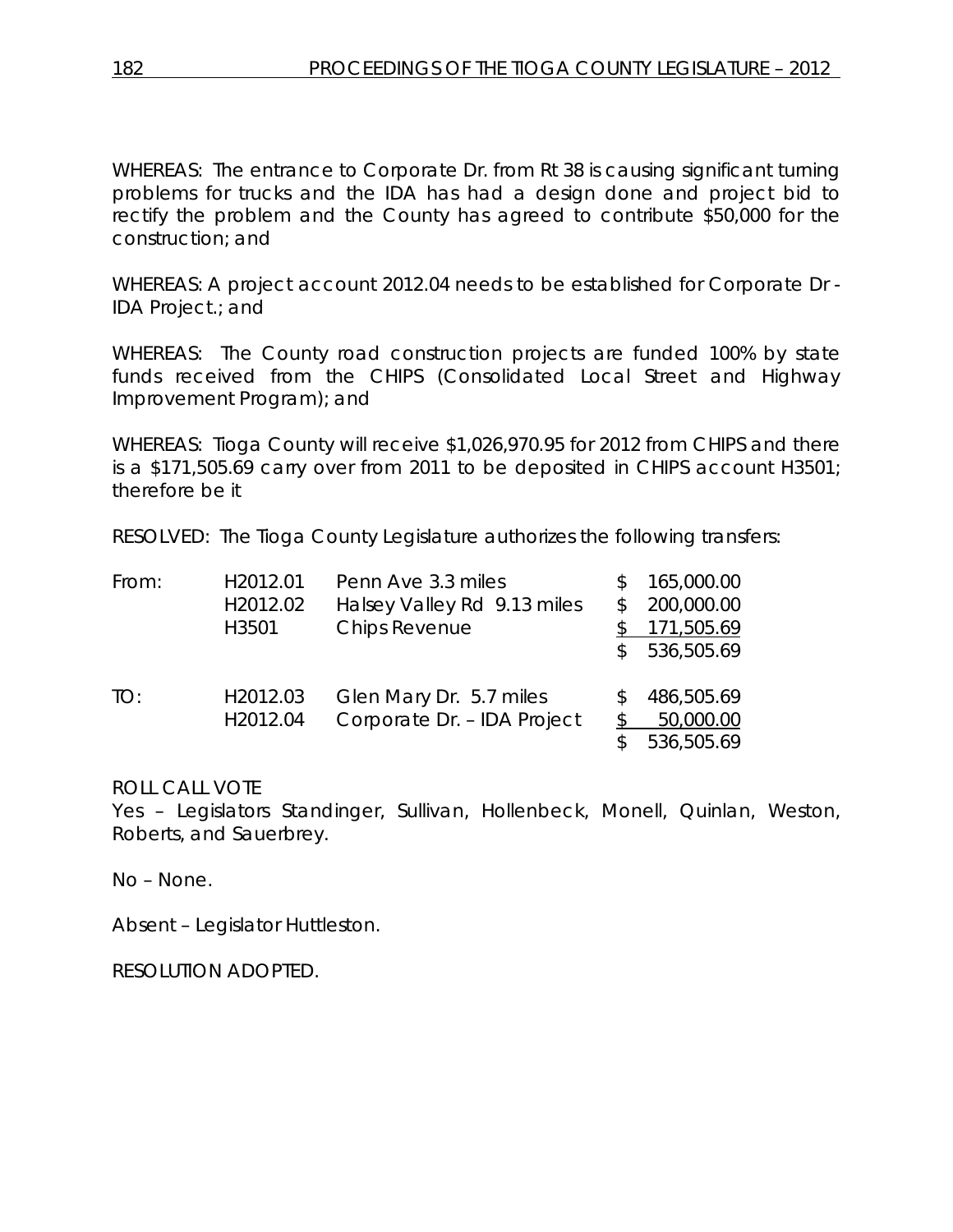Legislator Roberts moved for the adoption of the following resolution, seconded by Legislator Sullivan.

REFERRED TO: PUBLIC WORKS FINANCE

RESOLUTION NO. 124-12 *TRANSFER FUNDS-LOADER PUBLIC WORKS*

WHEREAS: The loader that was located at the Solid Waste Transfer Station was damaged beyond repair in the September 2011 Tropical Storm Lee; and

WHEREAS: Insurance funds have replaced a portion of the cost of the loader; and

WHEREAS: The total cost of the loader was \$138,000 and insurance funds are anticipated to be \$113,000; and

WHEREAS: Insurance funds need to be placed in the Road Machinery Capital fund to pay for the replaced loader and other funds transferred to pay for the total replacement cost of the loader; therefore be it

RESOLVED: That the follows sums be transferred as follows:

| From: | H2680 | Insurance Recoveries<br>H <sub>2007</sub> .14<br>Tappan Road |  | \$113,000.00<br>10,000.00 |
|-------|-------|--------------------------------------------------------------|--|---------------------------|
|       |       |                                                              |  | \$123,000.00              |
| TO:   |       | H5130.21-920 Road Machinery                                  |  | \$123,000.00              |

ROLL CALL VOTE

Yes – Legislators Standinger, Sullivan, Hollenbeck, Monell, Quinlan, Weston, Roberts, and Sauerbrey.

No – None.

Absent – Legislator Huttleston.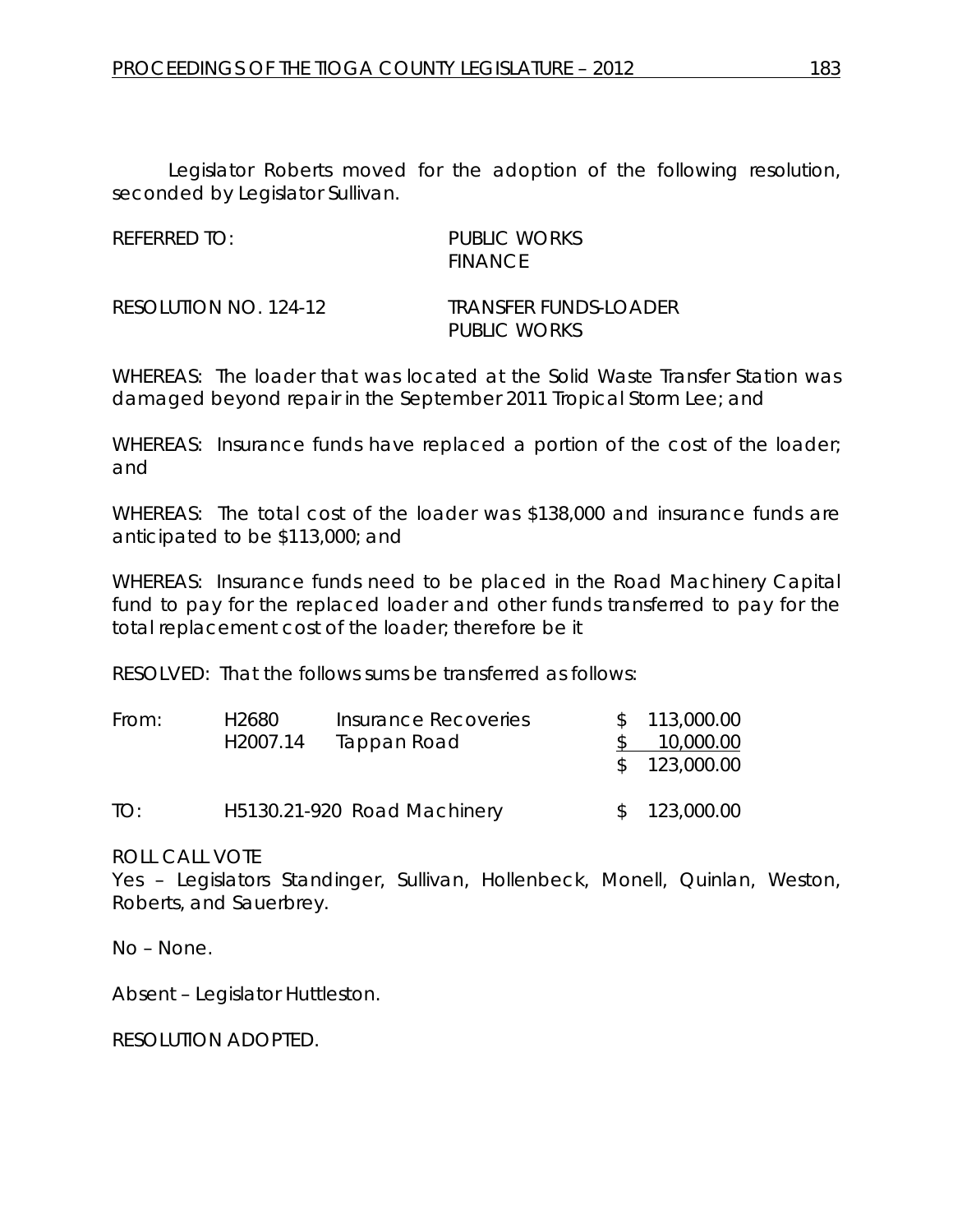Legislator Sauerbrey moved for the adoption of the following resolution, seconded by Legislator Standinger.

# REFERRED TO: PUBLIC SAFETY COMMITTEE FINANCE COMMITTEE PUBLIC WORKS COMMITTEE

RESOLUTION NO. 125-12 *AUTHORIZE AND FUND* 

*CONSTRUCTION OF A BACK-UP E911 EMERGENCY COMMUNICATIONS CENTER*

WHEREAS: The current backup 911 center located at the County Highway Department on State Route 96 was flooded during Tropical Storm Lee and is no longer a suitable location; and

WHEREAS: It is essential to have a backup E911 Center that is capable of performing redundant operations when needed; and,

WHEREAS: Funds are available in the E911 Capital Reserve Account; and;

WHEREAS: The Commissioner of Public Works has agreed to construct a building at the Sheriff's Office radio tower site located on Carmichael Hill Road in Owego; and

WHEREAS: The County will be attempting to secure funding through an alternative project (FEMA) to refund money back into the E911 Center Reserve Account; therefore it be

RESOLVED: That authorization is granted to construct a suitably sized building to serve as a backup E911 Center; and be it further

RESOLVED: Funding in the amount of \$60,000 to be appropriated as follows for the purpose of this construction:

| From: A889.03 Reserve E911 Telephone System | \$60,000 |
|---------------------------------------------|----------|
| To: A9950.93-715 Transfer to Capital        | \$60,000 |
|                                             |          |
|                                             |          |
| From: H5031.30 Interfund Transfer           | \$60,000 |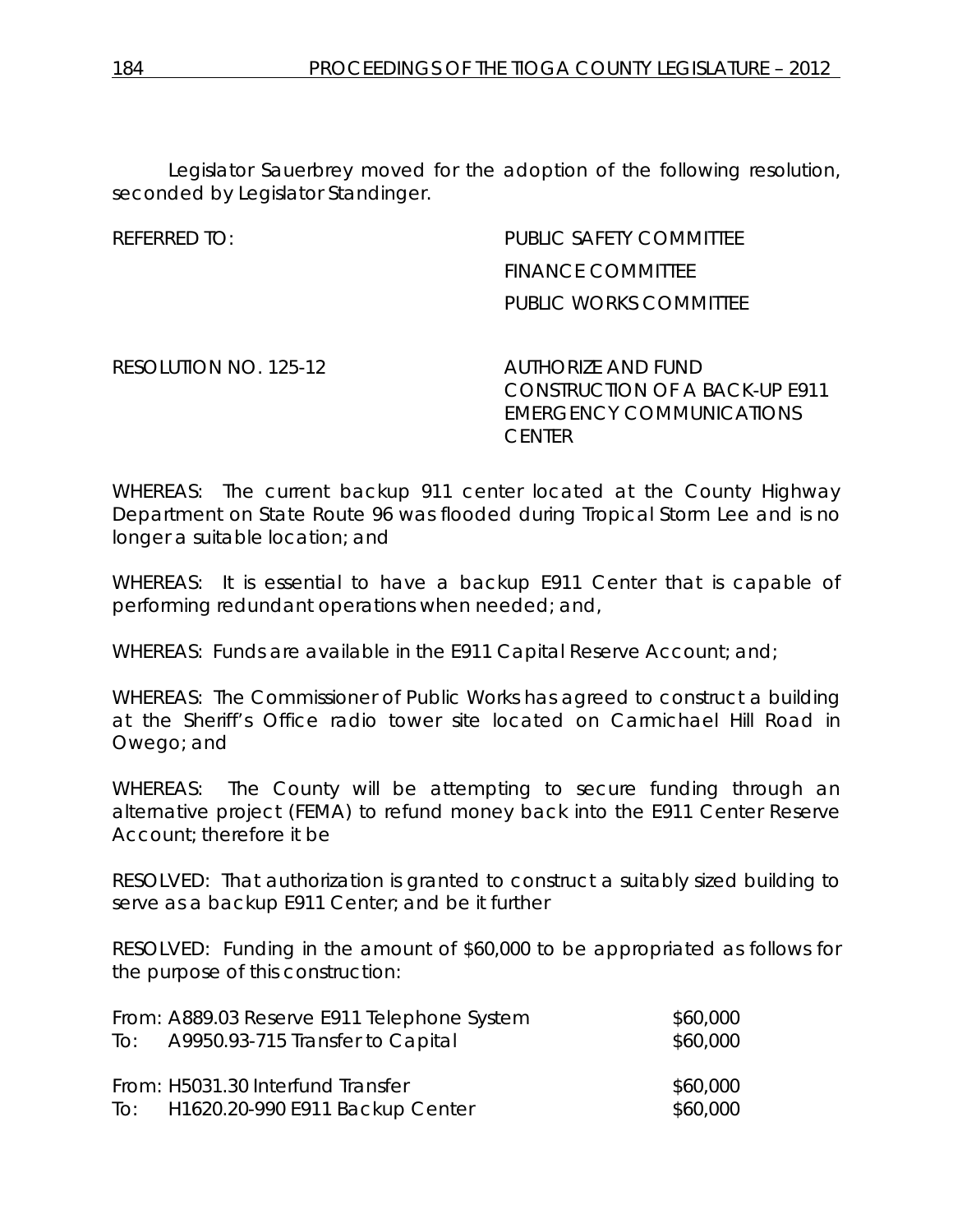#### ROLL CALL VOTE

Yes – Legislators Standinger, Sullivan, Hollenbeck, Monell, Quinlan, Weston, Roberts, and Sauerbrey.

No – None.

Absent – Legislator Huttleston.

RESOLUTION ADOPTED.

Legislator Sauerbrey moved for the adoption of the following resolution, seconded by Legislator Standinger.

| REFERRED TO:          | PUBLIC SAFETY COMMITTEE                                                                            |
|-----------------------|----------------------------------------------------------------------------------------------------|
| RESOLUTION NO. 126-12 | AUTHORIZE THE SUBMISSION OF A FY'<br>2013 GISC SIEP GRANI APPLICATION -<br><b>SHERIFF'S OFFICE</b> |

WHEREAS: The NYS Governors Traffic Safety Council has announced a FY '13 STEP (Selective Traffic Enforcement Program) grant; and

WHEREAS: Applications for this grant must be received no later than May 15, 2012; and

WHEREAS: County Policy #47 requires that a resolution be approved before any such grant application be submitted; therefore be it

RESOLVED: That the Tioga County Sheriff's Office be authorized to submit the appropriate grant application for the purpose of securing this funding, and authorizes the Chair of the Legislature to sign such application.

ROLL CALL VOTE

Yes – Legislators Standinger, Sullivan, Hollenbeck, Monell, Quinlan, Weston, Roberts, and Sauerbrey.

No – None.

Absent – Legislator Huttleston.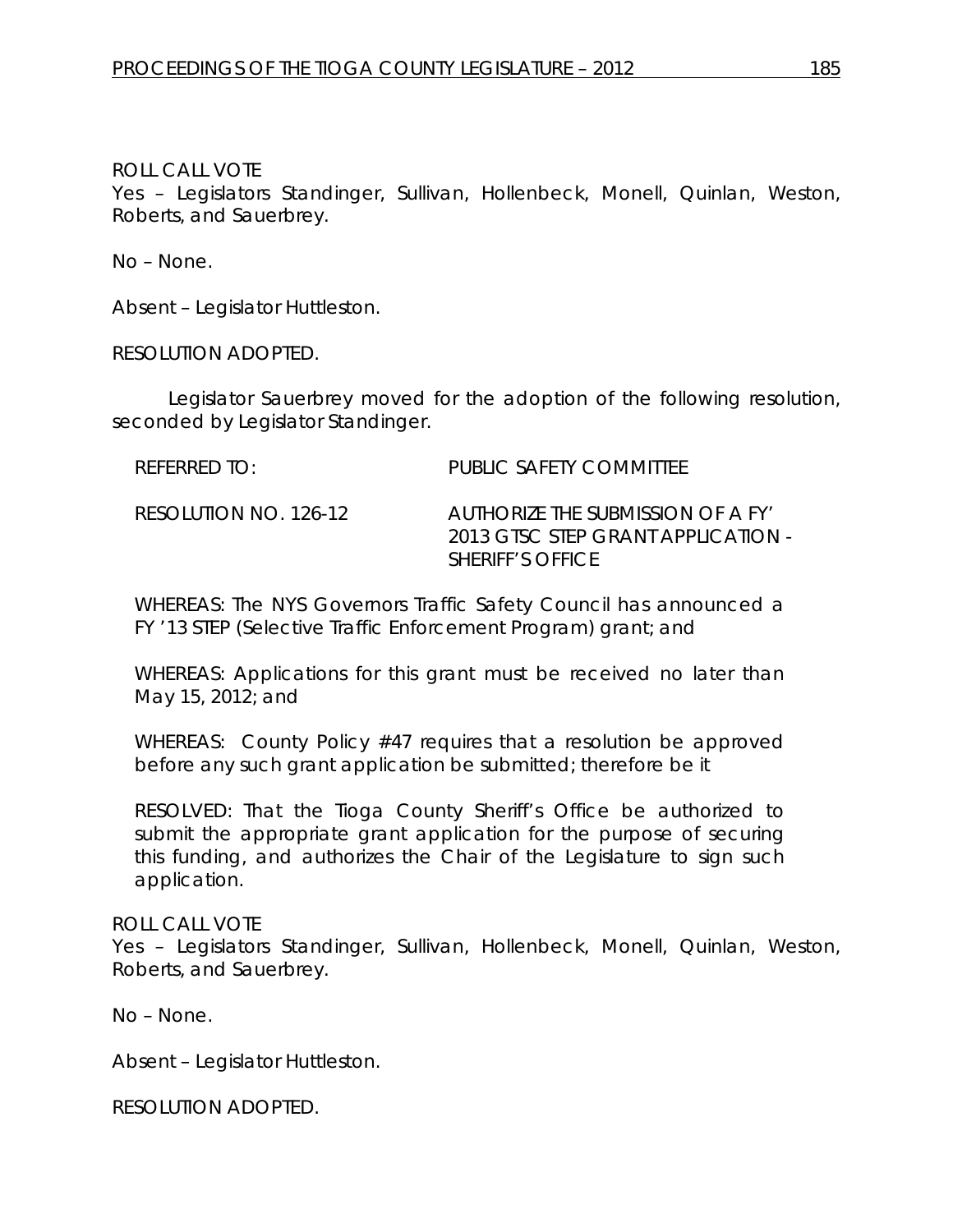Legislator Roberts moved for the adoption of the following resolution, seconded by Legislator Sullivan.

REFERRED TO: PUBLIC WORKS COMMITTEE

RESOLUTION NO. 127–12 *AUTHORIZING THE IMPLEMENTATION AND FUNDING IN THE FIRST INSTANCE 100% OF THE FEDERAL-AID PROGRAM-AID ELIGIBLE COSTS, OF A TRANSPORTATION FEDERAL-AID PROJECT, AND APPROPRIATING FUNDS THEREFORE*

WHEREAS: A Project for the Emergency Relief Project Agreement, P.I.N. 9L9717 (the "Project") is eligible for funding under Title 23 U.S. Code, as amended, that calls for the apportionment of the costs of such program to be borne at the rate of 85% Federal funds and 15% non-federal funds; and

WHEREAS: The County of Tioga desires to advance the Project by making a commitment of 100% of the non-federal share of the costs of \$71,504.00; now therefore be it

RESOLVED: That the Tioga County Legislature here approves the above-subject project; and it is hereby further

RESOLVED: That the Tioga County Legislature hereby authorizes the County of Tioga to pay in the first instance 100% of the federal and non-federal share of the cost of \$469,084.00 work for the Project or portions thereof; and it is further

RESOLVED: That the sum of \$469,084.00 is hereby appropriated to Pennsylvania Avenue Bridge Account H2012.05 and made available to cover the cost of participation in the above phase of the Project; and it is further

RESOLVED: That in the event the full federal and non-federal share costs of the project exceeds the amount appropriated above, the Tioga County Legislature shall convene as soon as possible to appropriate said excess amount immediately upon the notification by the New York State Department of Transportation thereof; and it is further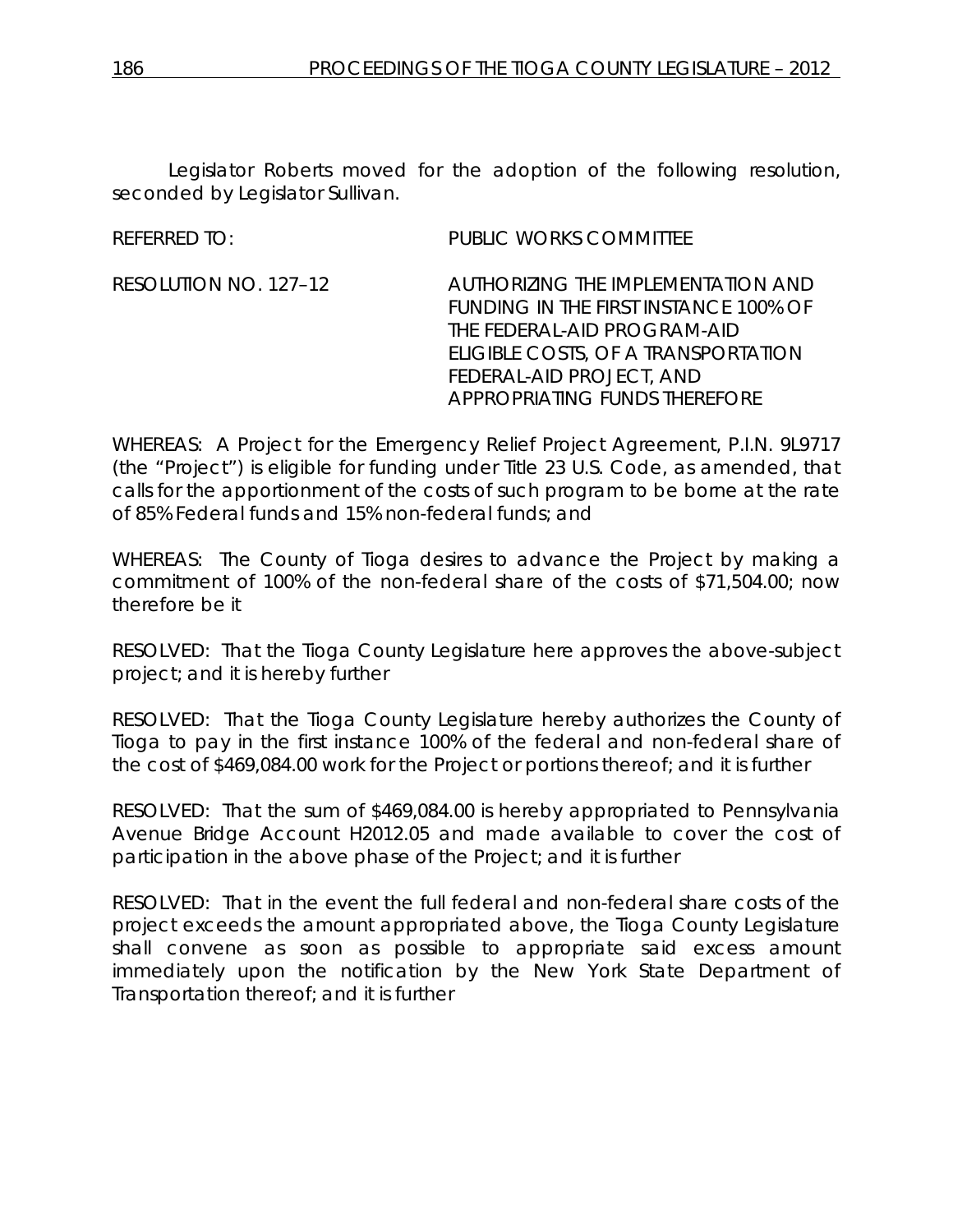RESOLVED: That the Chairman of the Tioga County Legislature of the County of Tioga be and is hereby authorized to execute all necessary Agreements, certifications, or reimbursement requests for Federal Aid on behalf of the County of Tioga with the New York State Department of Transportation in connection with the advancement or approval of the Project and providing for the administration of the Project and the muncipality's first instance funding of project costs and permanent funding of the local share of federal-aid and Project costs and all Project costs within appropriations therefore that are not so eligible; and it is further

RESOLVED: That a certified copy of this resolution be filed with the New York State Commissioner of Transportation by attaching it to any necessary Agreement in connection with the Project; and it is further

RESOLVED: That this Resolution shall take effect immediately.

#### ROLL CALL VOTE

Yes – Legislators Standinger, Sullivan, Hollenbeck, Monell, Quinlan, Weston, Roberts, and Sauerbrey.

No – None.

Absent – Legislator Huttleston.

#### RESOLUTION ADOPTED.

County Attorney Quigley spoke. "I provided everyone with the short form EAF and this is for the conveyance of the Barton Transfer Station and the property upon which it is situated in Barton, New York. The law provided that any time this kind of conveyance takes place it is considered an unlisted action and therefore the potential environmental impact should be reviewed by this body, and a short form filled out.

"Part 1 describes the project and that has been completed by Ken Del Bianco, and it sets forth the address of the Barton Transfer Station. It sits on approximately 19.7 acres in an agricultural area. The Solid Waste Management Permit, which is now being used by the County will be transferred to Taylor Garbage Service as a part of the conveyance, although it is not part of this process because the transfer of the Permit is actually a type 2 action, which does not require any kind of environmental review because none of the Permit conditions are being changed.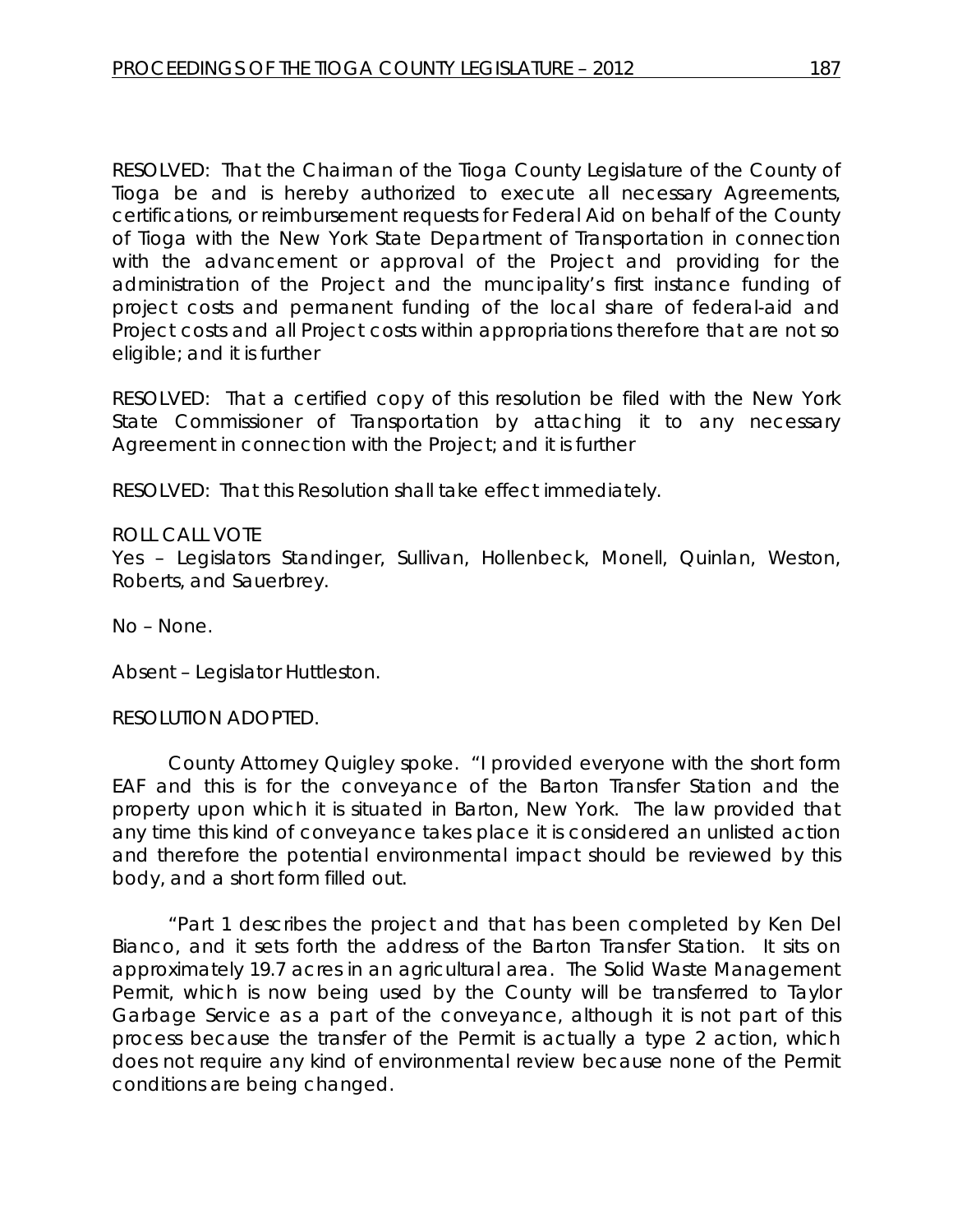"That will then takes us to part 2 and under New York State Law the Lead Agency, which is the Tioga County Legislature, is required to take what is called a hard look at the potential environmental impact of the action, and I just wanted to remind you that this is not pertaining to the actual operation of the Transfer Station, it is actually just the real estate closing. It is a little strange sometimes going through the environmental impacts of a real estate closing because most of what they talk about is not applicable, but we are still required to go through this process.

"Part 2A says "Does this action exceed any type 1 threshold under 6NYCRR part 617.4?" Because it is less than 100 acres, it does not meet the threshold, which would require type 1 review, which would then require a longer environmental assessment form be completed. The answer to that has already been completed. It is no.

"Part B says "Will the action receive a coordinated review as provided for unlisted actions in 6NYCRR part 617.6?" Box no has been checked. As an unlisted action you have the option of having what is called a coordinated review, which would include including any agencies that might also have an interest in this and since there really are not any other agencies involved in this process, then it appeared appropriate for there to be not a coordinated review, instead you are the Lead Agency and you are the only entity reviewing the project.

"Part C is a list of possible adverse impacts, which could result from a particular project and you are being asked to review these and determine whether there is any adverse result or if it is not applicable.

"Part C1 asks if there will be any adverse effect on existing air quality, surface or ground water quality or quantity, noise levels, existing traffic pattern, solid waste production or disposal, potential for erosion, drainage, or flooding problems, and it says explain briefly. Again, it is a real estate transaction so the answer to these would not be applicable.

"Part C2 reads "will there be any adverse effect on aesthetic, agricultural, archaeological, historic, or other natural or culture resources, or community or neighborhood character", and again that is not applicable. It is really changing titles, so none of those would be affected.

"Part C3 vegetation or fauna, fish, shellfish, or wildlife species, significant habitats, or threatened or endangered species, and again it is not applicable.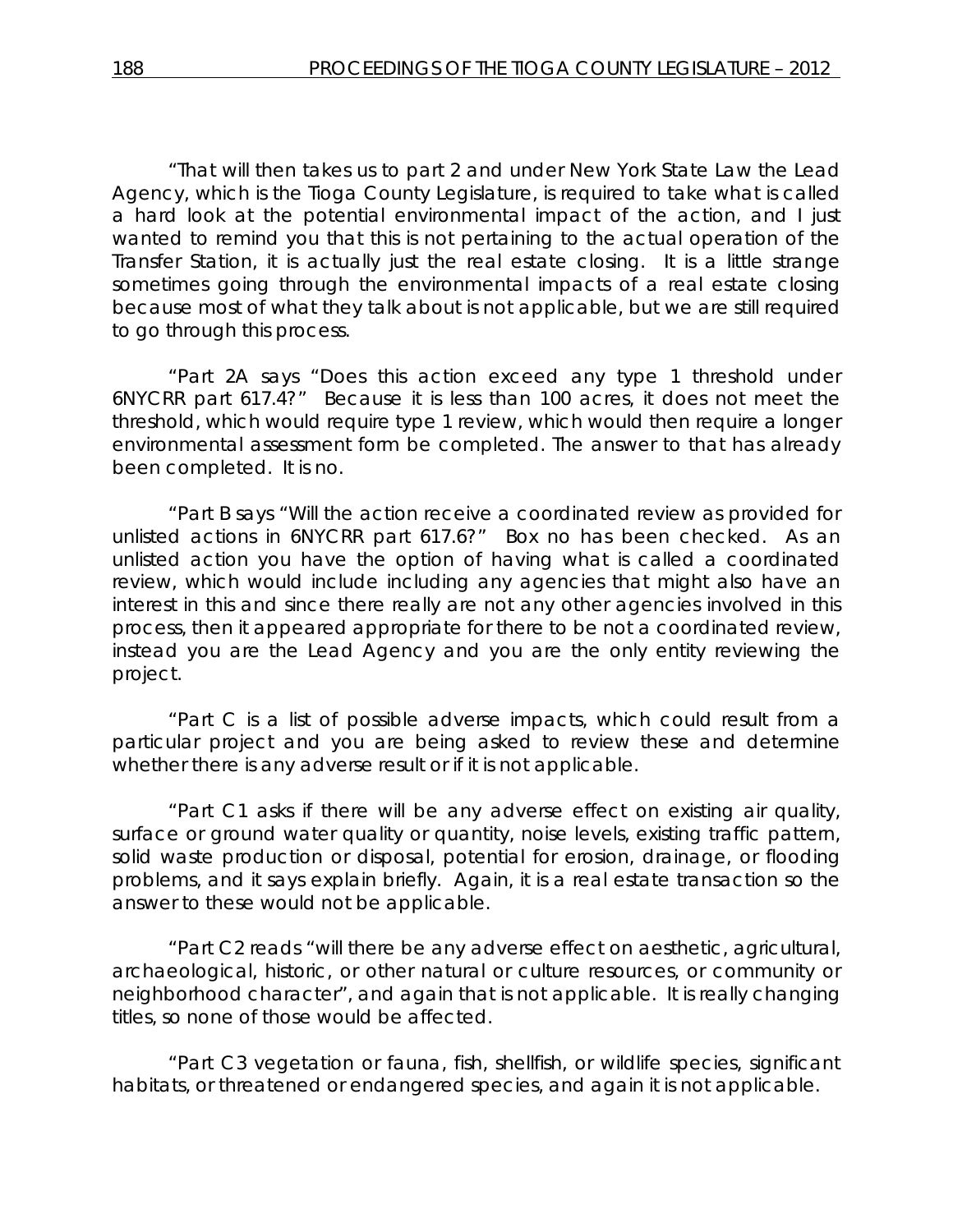"Part C4 any adverse impacts on community's existing plans or goals as officially adopted, or a change in use or intensity of use of land or other natural resources, and again it is not applicable.

"Part C5 growth, subsequent development, or related activities likely to be induced by the proposed action, again not applicable.

"Part C6 any adverse impacts on long term, short term, cumulative, or other effects not identified in C1 through C5, and that is not applicable.

"Then the final one is any other impacts.

"Paragraph D asks "will the project have an impact on the environmental characteristics that caused the establishment of a critical environmental area?" It is a CAE, we have none of those in this area.

"Paragraph E asks "is there likely to be a controversy related to potential adverse environmental impacts?" and since there are none and it appears there are no controversies, then the answer to that is no.

"If you disagree with any of the things that I have just said, then now is your opportunity to discuss it amongst each other. Does anyone feel like they disagree or that they see any environmental impacts as a result of this conveyance? None noted. Then it would appear appropriate to make a determination that the proposed action will not result in any significant adverse environmental impact and direct the Chair to file a determination of nonsignificance, and all that is set forth in this resolution, so if you adopt the resolution you would be so directing that."

Legislator Sauerbrey moved for the adoption of the following resolution, seconded by Legislator Standinger.

| REFERRED TO:          | LEGAL/FINANCE COMMITTEE                                                                                |
|-----------------------|--------------------------------------------------------------------------------------------------------|
| RESOLUTION NO. 128-12 | SEORA CONSIDERATION FOR BARTON<br>TRANSFER STATION, REAL PROPERTY AND<br>SOLID WASTE MANAGEMENT PERMIT |

WHEREAS: The Barton Transfer Station, including the real property upon which it is situated and the Solid Waste Management Permit for the facility, was put out to bid and Taylor Garbage Service Inc was the highest responsible bidder; and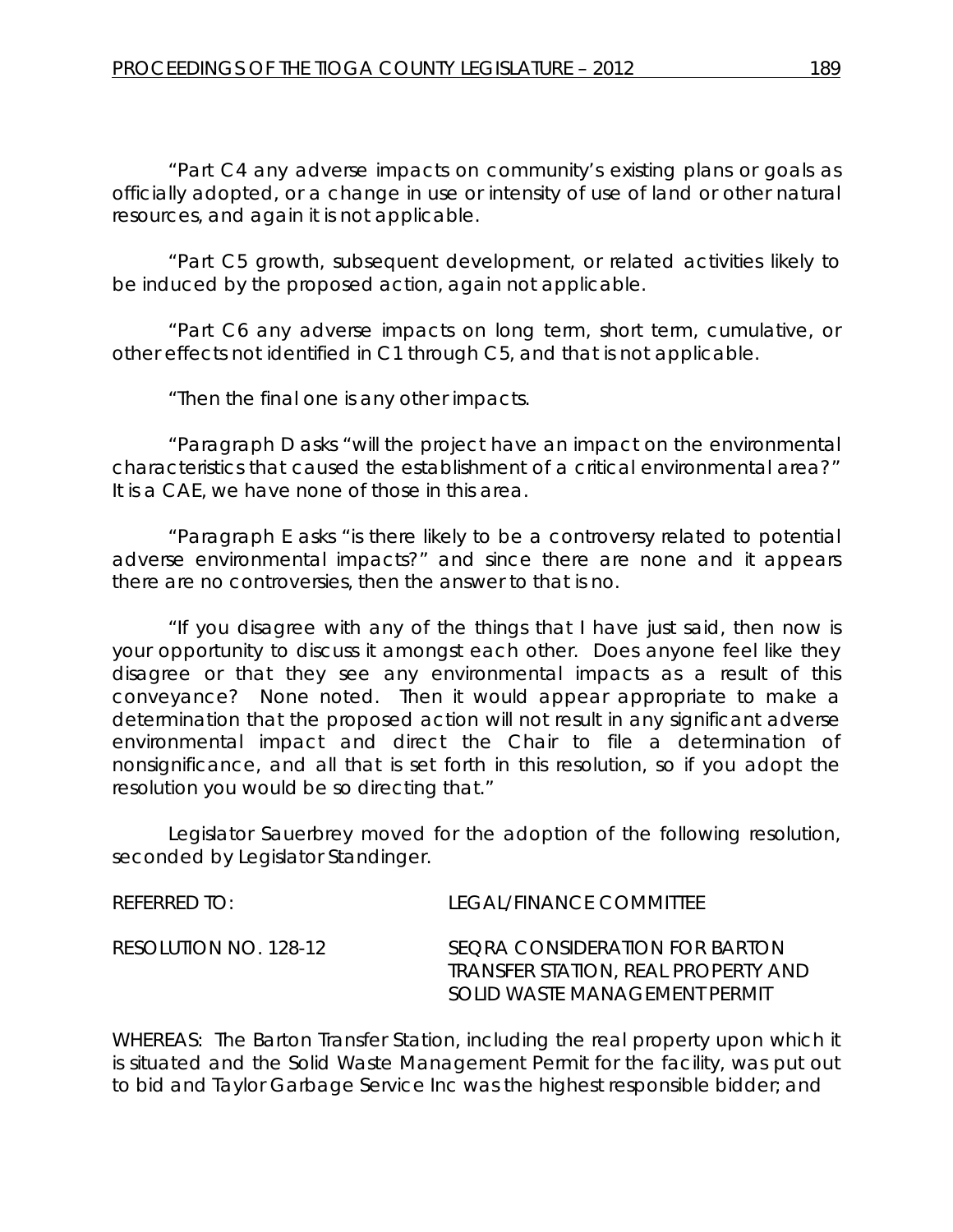WHEREAS: The conveyance of the Solid Waste Management Permit is a Type II action as defined by 6 NYCRR 617.5(c)(26) and is not subject to review; and

WHEREAS: The conveyance of the Barton Transfer Station and the real property upon which it is situated is an Unlisted Action requiring Tioga County to consider the environmental significance of the conveyance; and

WHEREAS: A Short Form Environmental Assessment Form has been prepared for review by the Tioga County Legislature; now therefore be it

RESOLVED: That the Tioga County Legislature does hereby declare itself to be the Lead Agency and that it will undertake an uncoordinated review of the project; and it is further

RESOLVED: That the Tioga County Legislature has reviewed the Short Form Environmental Assessment Form, including the impact assessment, and has determined, based on the information and analysis set forth therein that the proposed action WILL NOT result in any significant adverse environmental impacts; and it is further

RESOLVED: That the Tioga County Legislature authorizes and directs the Chair to execute the Impact Assessment and the Determination of Significance of the Short Form Environmental Assessment Form and a Notice of Determination of Non-Significance (a Negative Declaration) in a manner consistent with this determination.

# ROLL CALL VOTE

Yes – Legislators Standinger, Sullivan, Hollenbeck, Monell, Quinlan, Weston, Roberts, and Sauerbrey.

No – None.

Absent – Legislator Huttleston.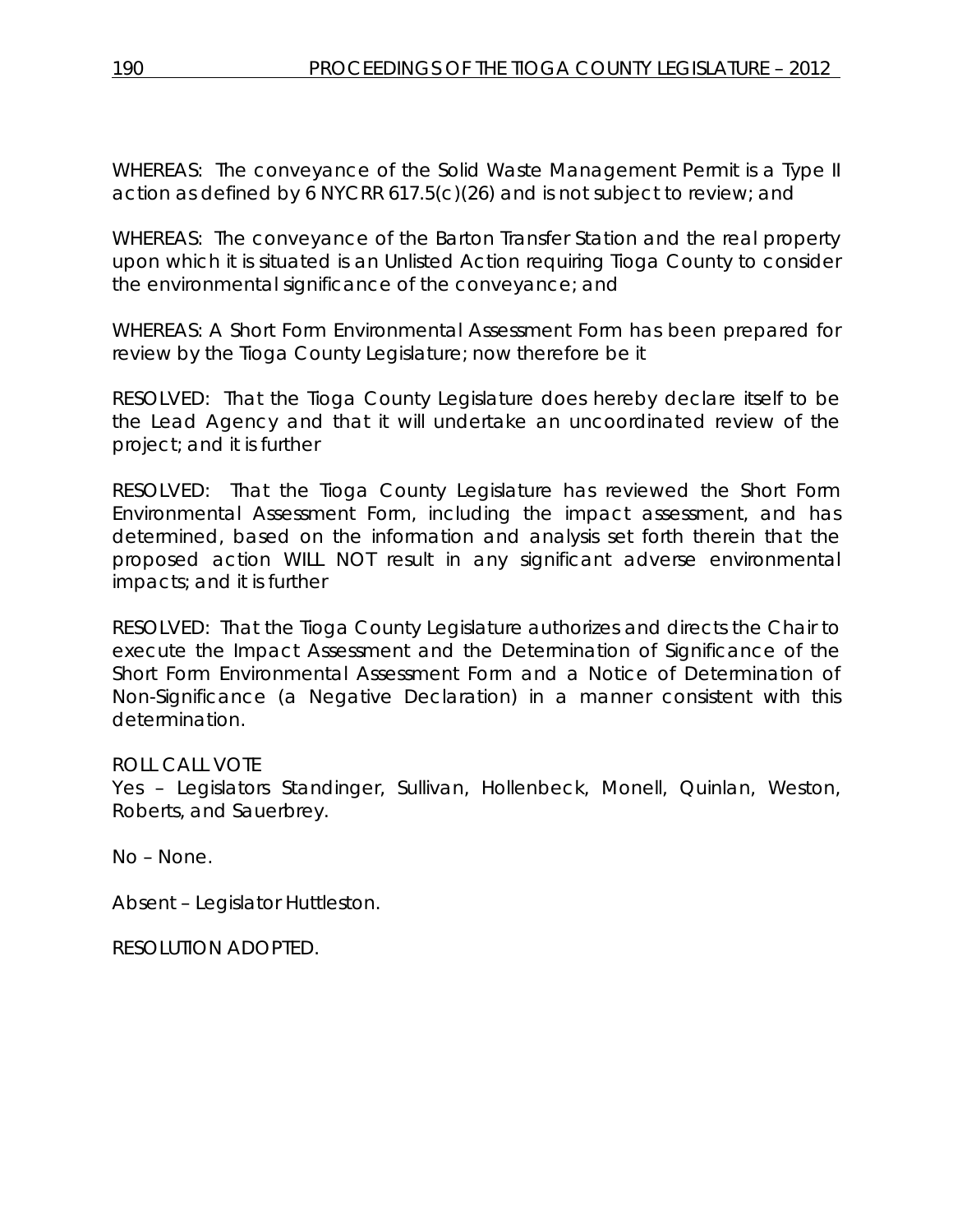Legislator Hollenbeck moved for the adoption of the following resolution, seconded by Legislator Standinger.

| REFERRED TO: | ADMINISTRATIVE SERVICES COMMITTEE |
|--------------|-----------------------------------|
|              | <b>FINANCE/LEGAL COMMITTEE</b>    |
|              |                                   |

RESOLUTION NO. 129-12 *MORTGAGE TAX DISTRIBUTION*

RESOLVED: That the mortgage tax report for the period October 1, 2011 to March 31, 2012 be and it hereby is accepted; further

RESOLVED: That the County Treasurer be authorized and directed to pay to the Supervisors of the several Towns and the Treasurers of the several Villages the amounts apportioned to them as follows:

| <b>Town of Barton</b>        | 30,757.76<br>\$ |
|------------------------------|-----------------|
| Village of Waverly           | 7,807.38        |
| <b>Town of Berkshire</b>     | 4,149.34        |
| <b>Town of Candor</b>        | 21,226.06       |
| Village of Candor            | 1,192.84        |
| <b>Town of Newark Valley</b> | 14,160.03       |
| Village of Newark Valley     | 1,694.40        |
| <b>Town of Nichols</b>       | 9,861.28        |
| <b>Village of Nichols</b>    | 743.29          |
| Town of Owego                | 129,393.44      |
| Village of Owego             | 9,653.89        |
| Town of Richford             | 6,831.14        |
| Town of Spencer              | 11,398.49       |
| Village of Spencer           | 1,369.92        |
| Town of Tioga                | 19,446.35       |
|                              | \$269,685.61    |

#### ROLL CALL VOTE

Yes – Legislators Standinger, Sullivan, Hollenbeck, Monell, Quinlan, Weston, Roberts, and Sauerbrey.

No – None.

Absent – Legislator Huttleston.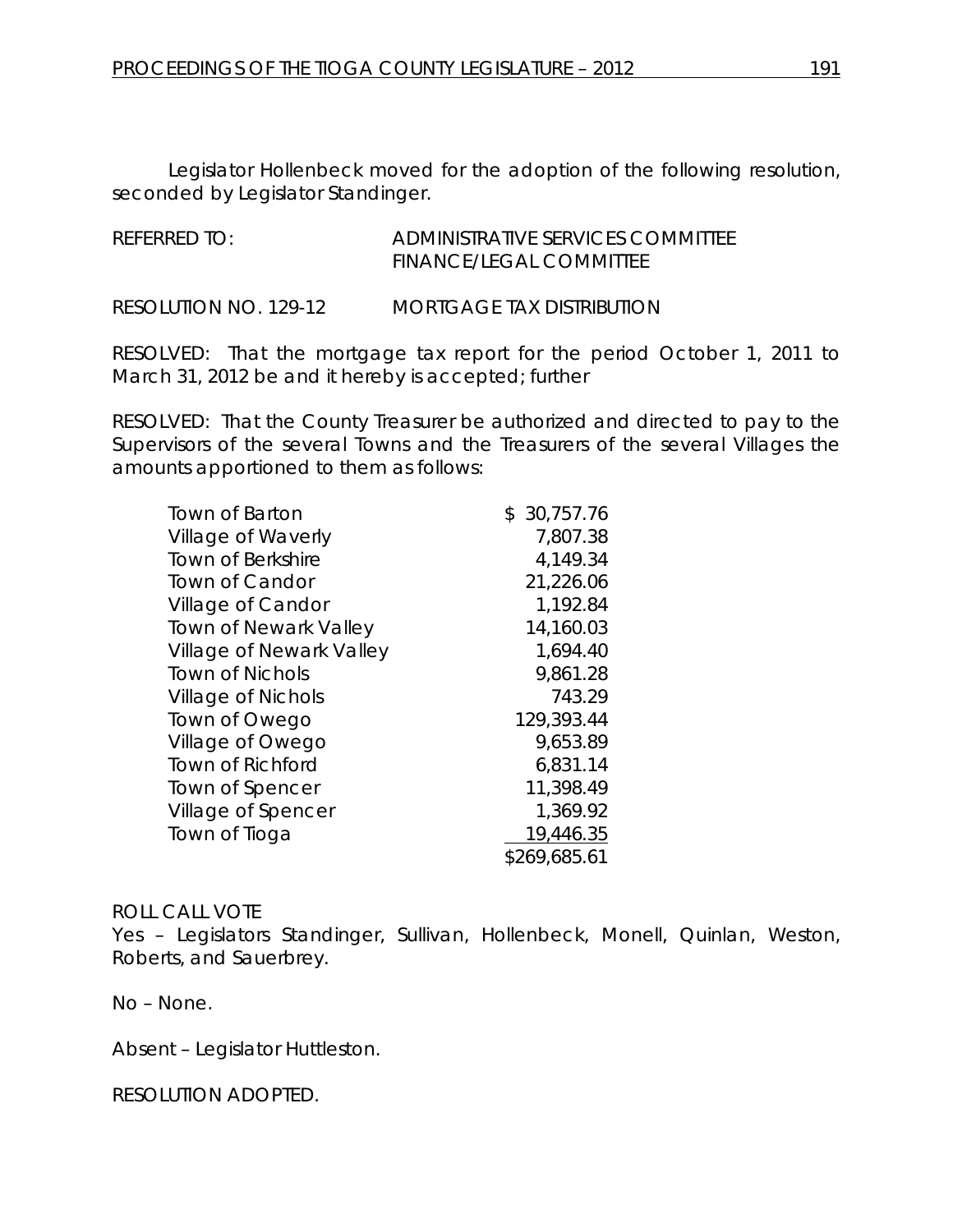Legislator Monell moved for the adoption of the following resolution, seconded by Legislator Sullivan.

| <b>REFERRED TO:</b> | <b>FINANCE COMMITTEE</b> |
|---------------------|--------------------------|

RESOLUTION NO. 130–12 *AMEND RESOLUTION NO. 2-12 DESIGNATION OF OFFICIAL DEPOSITORIES*

WHEREAS: Resolution No. 2-12 designated the depositories for the deposit of all monies received by the County Treasurer; and

WHEREAS: HSBC Bank USA, N.A. effective May 18, 2012 will be owned by First Niagara, N.A.; therefore be it

RESOLVED: That Resolution No. 2-12 be hereby amended to rename HSBC Bank USA, N.A. to First Niagara, N.A. with an amount not to exceed \$25,000,000 effective May 18, 2012.

ROLL CALL VOTE Yes – Legislators Standinger, Sullivan, Hollenbeck, Monell, Quinlan, Weston, Roberts, and Sauerbrey.

No – None.

Absent – Legislator Huttleston.

RESOLUTION ADOPTED.

Legislator Sullivan moved for the adoption of the following resolution, seconded by Legislator Hollenbeck.

| REFERRED TO:          | <b>FINANCE COMMITTEE</b>                       |
|-----------------------|------------------------------------------------|
| RESOLUTION NO. 131-12 | ERRONEOUS ASSESSMENT<br><b>TOWN OF SPENCER</b> |

WHEREAS: An application for corrected tax roll indicates that property no. 1625, assessed to County of Tioga on the 2012 tax roll of the Town of Spencer is erroneous in that an exemption code was not entered, therefore a tax bill was created for County owned foreclosure property; and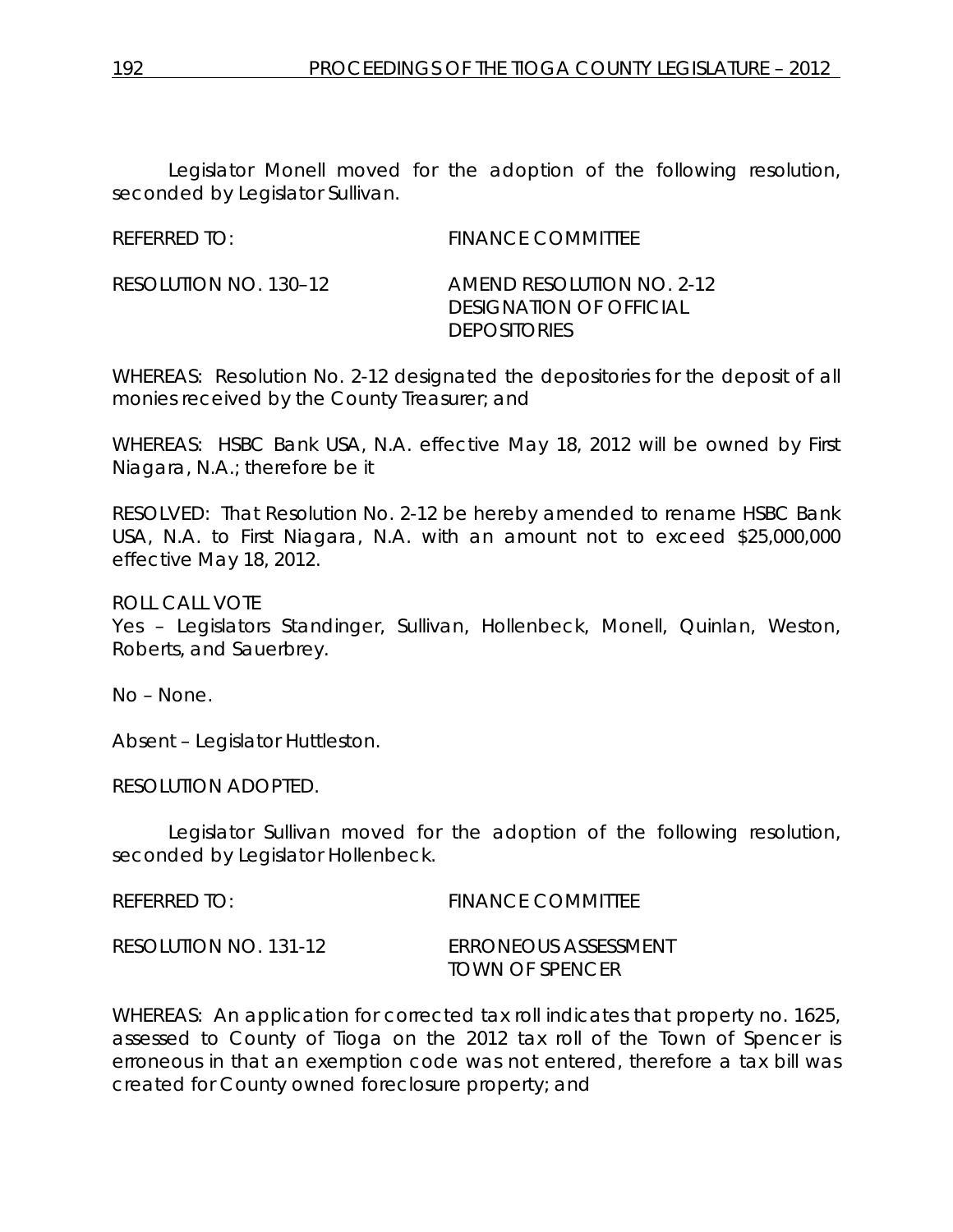WHEREAS: The County isn't taxed on county owned property for two years after which it is only taxed for school purposes; be it therefore

RESOLVED: That the erroneous town tax of \$329.95 be charged back to the Town of Spencer and the erroneous fire tax of \$34.96 be charged back to the Spencer Fire District; and be it further

RESOLVED: That the erroneous solid waste tax of \$23.49 be charged back to the Solid Waste Fund; and be it further

RESOLVED: That the erroneous school tax and interest of \$1,047.48 be charged back to the Spencer-VanEtten School District; and be it further

RESOLVED: That the erroneous county tax and school penalty of \$593.10 be charged to the proper account in the records of the County Treasurer.

ROLL CALL VOTE Yes – Legislators Standinger, Sullivan, Hollenbeck, Monell, Quinlan, Weston, Roberts, and Sauerbrey.

No – None.

Absent – Legislator Huttleston.

RESOLUTION ADOPTED.

Legislator Sauerbrey moved for the adoption of the following resolution, seconded by Legislator Standinger.

| REFERRED TO:          | PUBLIC SAFETY COMMITTEE                                                                    |
|-----------------------|--------------------------------------------------------------------------------------------|
| RESOLUTION NO. 132–12 | AMEND RESOLUTION NO. 186-03<br>APPOINT MITIGATION PLAN<br><b>COMMITTEE IN TIOGA COUNTY</b> |

WHEREAS: Resolution No. 186-03 appointed a Mitigation Plan Committee; and

WHEREAS: Since 2003 the staff of the Mitigation Plan Committee has changed; and

WHEREAS: It is recommended that the Mitigation Plan Committee be renamed to All Hazards Mitigation Plan Committee; therefore be it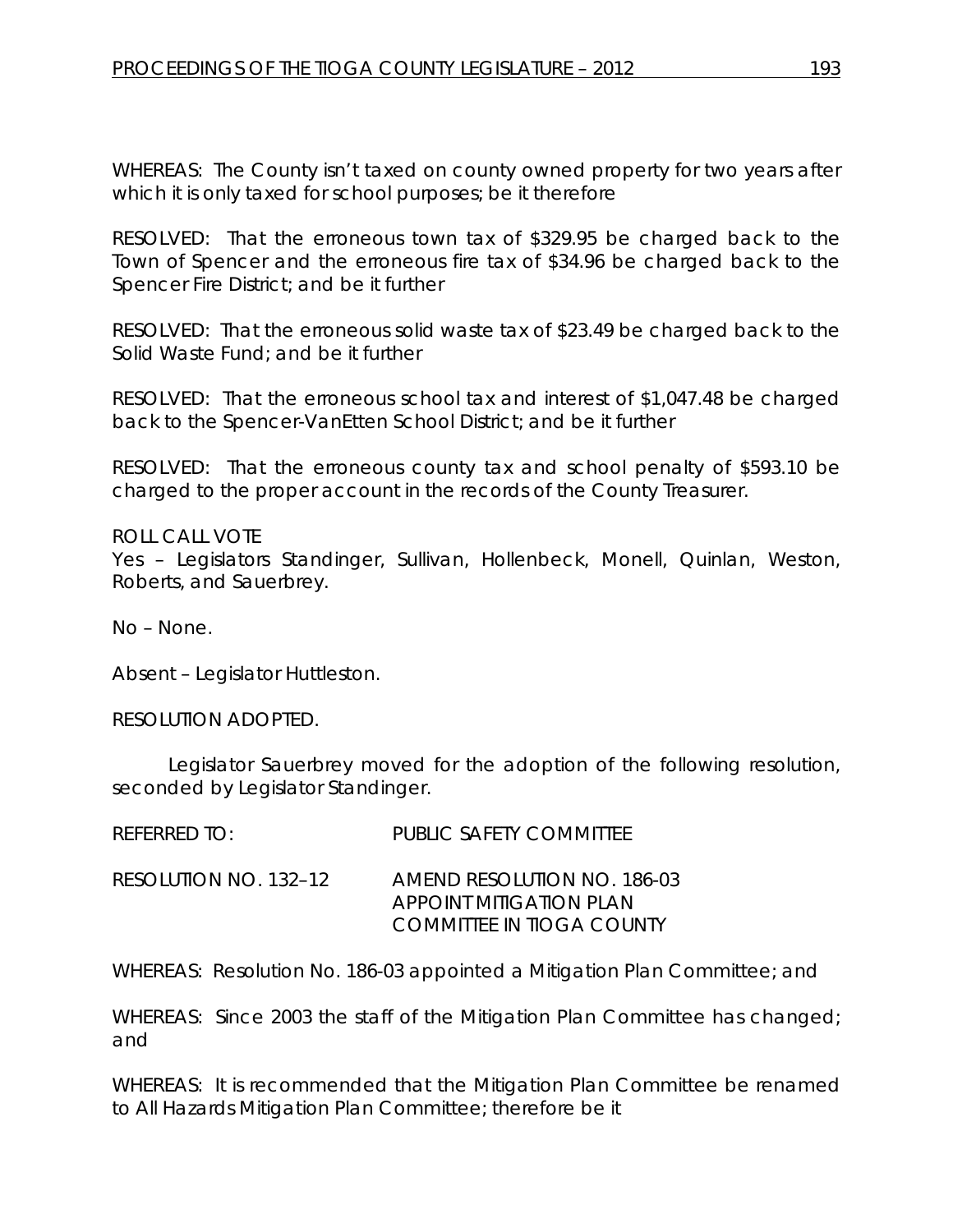RESOLVED: That Resolution No. 186-03 be hereby amended to reflect a name change from Mitigation Plan Committee to All Hazards Mitigation Plan Committee; and be it further

RESOLVED: That Resolution No. 186-03 be hereby amended to reflect the following members:

# Member

Richard LeCount, Emergency Management Officer Barb Crannell, Town of Nichols Gary Hammond, Deputy Director, Department of Public Works Elaine Jardine, Planning Director Kevin Millar, Mayor, Village of Owego William Ostrander, GIS Manager Judith Quigley, County Attorney Martha Sauerbrey, Tioga County Legislator and Chamber of Commerce Debbie Standinger, Town of Owego Planning & Zoning Wendy Walsh, Director, Tioga County Soil & Water Conservation District Andrew Fagan, Director, Cornell Cooperative Extension

# ROLL CALL VOTE

Yes – Legislators Standinger, Sullivan, Hollenbeck, Monell, Quinlan, Weston, Roberts, and Sauerbrey.

No – None.

Absent – Legislator Huttleston.

# RESOLUTION ADOPTED.

Legislator Standinger moved for the adoption of the following resolution, seconded by Legislator Sullivan.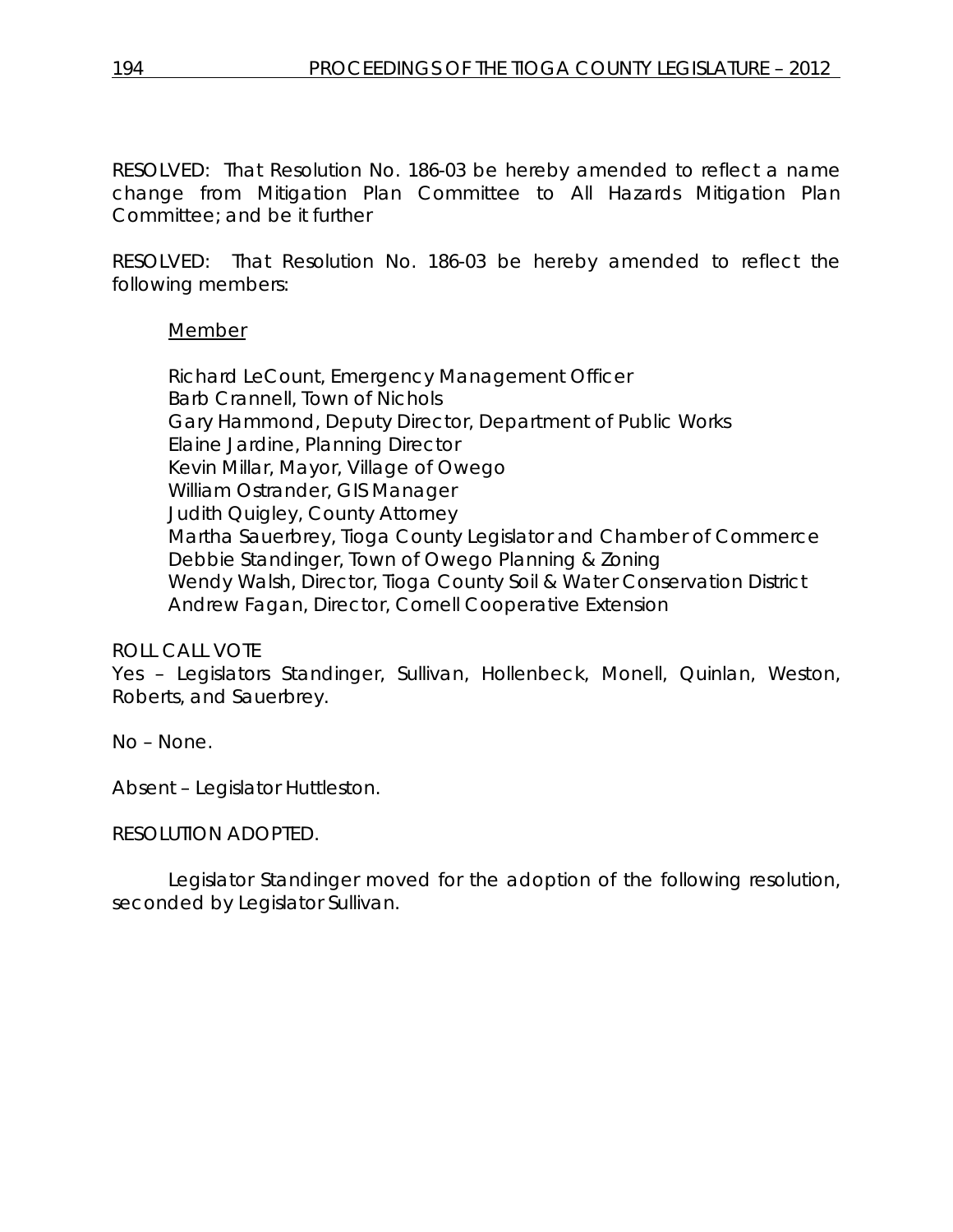REFERRED TO: LEGISLATIVE WORKSESSION

RESOLUTION NO. 133–12 *RESOLUTION DECLARING MAY 15, 2012 TO BE "MAYDAY FOR MANDATE RELIEF" AND URGING THE MANDATE RELIEF COUNCIL TO TAKE SWIFT ACTION IN SUBMITTING A PACKAGE OF MANDATE RELIEF PROPOSALS TO GOVERNOR CUOMO AND THE STATE LEGISLATURE TO BE VOTED ON THIS SESSION*

WHEREAS: The State of New York mandates (requires) the delivery of State programs using local resources, causing some counties to dedicate more than 80 percent of their entire budget toward the funding of State mandated programs and fixed costs; and

WHEREAS: The New York State Association of Counties has identified just 9 state mandates that equal 90 percent of all county property taxes levied in 2010 (outside of New York City), consuming \$4 billion of \$4.4 billion in county property taxes levied. These mandates include: Medicaid, TANF/Public Assistance Safety Net, Child Welfare Protective and Preventive Care, Special Education, Pre-School, Early Intervention, Probation, Indigent Defense, Youth Detention, and Pensions; and

WHEREAS: These State mandates are the root cause of high county property and sales taxes in New York and have led to a decline in the delivery of important local services; and

WHEREAS: These State imposed mandates continue to contribute to New York's highest in the nation local tax burden for residents and businesses, severely damaging New York's ability to attract, create and maintain good paying jobs, as well as contributing to population losses to other states; and

WHEREAS: When the State enacted a property tax cap in 2011, a Mandate Relief Council was established to review specific mandates and advance legislative proposals to reduce the statutory and regulatory burden on municipalities; now therefore be it

RESOLVED: That Tioga County hereby declares May 15, 2012 to be "Mayday for Mandate Relief" to demonstrate that the decisions made in Albany have a direct impact on the property tax levy and local community services here in Tioga County; and be it further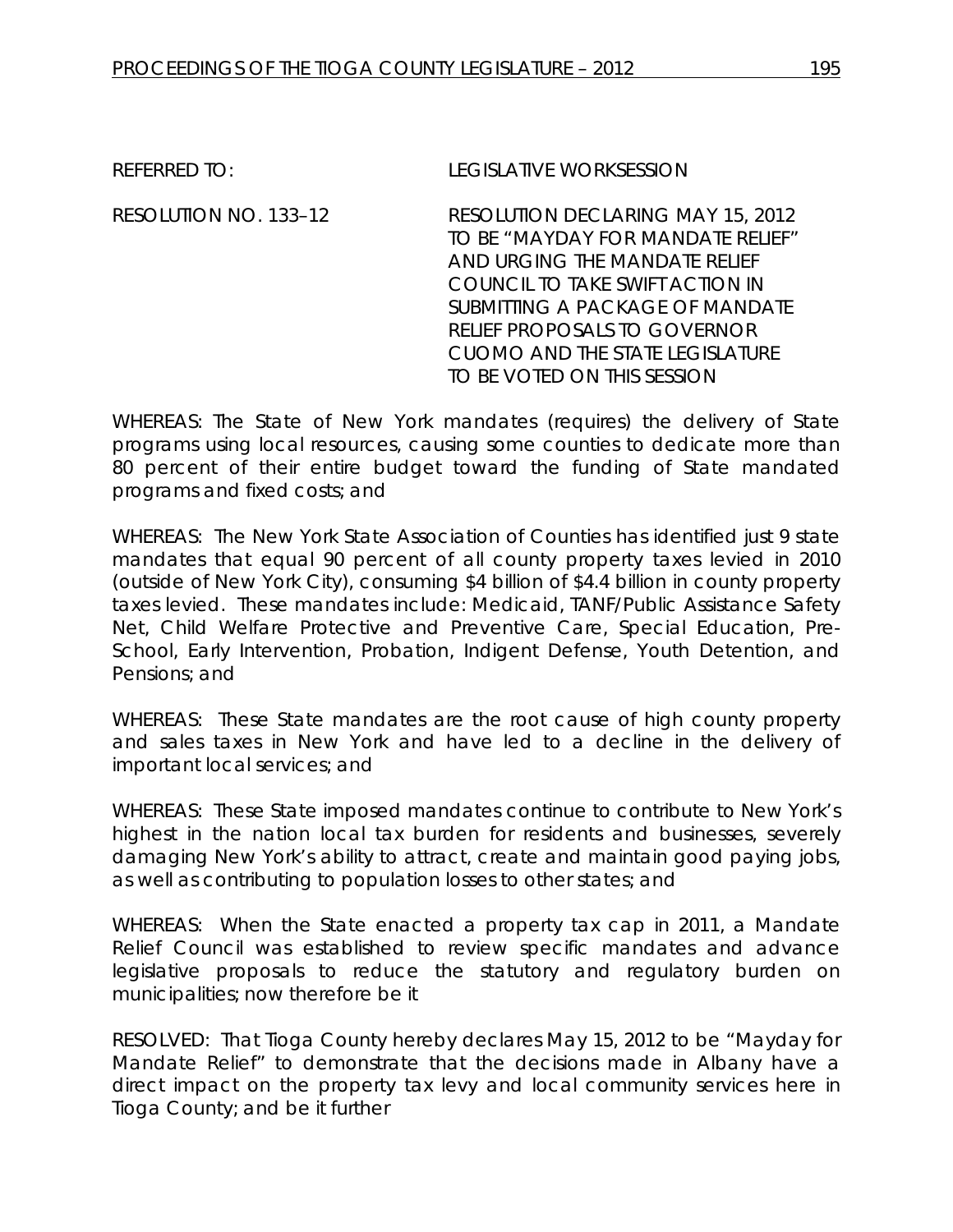RESOLVED: That Tioga County hereby calls on the Mandate Relief Council take swift action in submitting a package of Mandate Relief proposals to Governor Cuomo and that State Legislature to be voted on by our State Representatives during the 2012 State Legislative Session; and be it further

RESOLVED: That Tioga County shall forward copies of this resolution to Governor Andrew M. Cuomo, members of the New York State Legislature and all those deemed necessary and proper.

# ROLL CALL VOTE

Yes – Legislators Standinger, Sullivan, Hollenbeck, Monell, Quinlan, Weston, Roberts, and Sauerbrey.

No – None.

Absent – Legislator Huttleston.

RESOLUTION ADOPTED.

Legislator Monell moved for the adoption of the following resolution, seconded by Legislator Sullivan.

| REFERRED TO:          | LEGISLATIVE WORKSESSION<br>PERSONNEL COMMITTEE       |
|-----------------------|------------------------------------------------------|
| RESOLUTION NO. 134-12 | STANDARD WORK DAY AND<br><b>REPORTING RESOLUTION</b> |

WHEREAS: The New York State Retirement System created new reporting regulations in 2009 that require establishment of terms and work hours for elected and appointed officials and a resolution stating such at the onset of each term; therefore be it

RESOLVED: That the County of Tioga hereby establishes the following as standard work days for elected and appointed officials, and will report the following days worked to the New York State and Local Employees' Retirement System based on the record of activities maintained and submitted by the following officials to the Clerk of this body;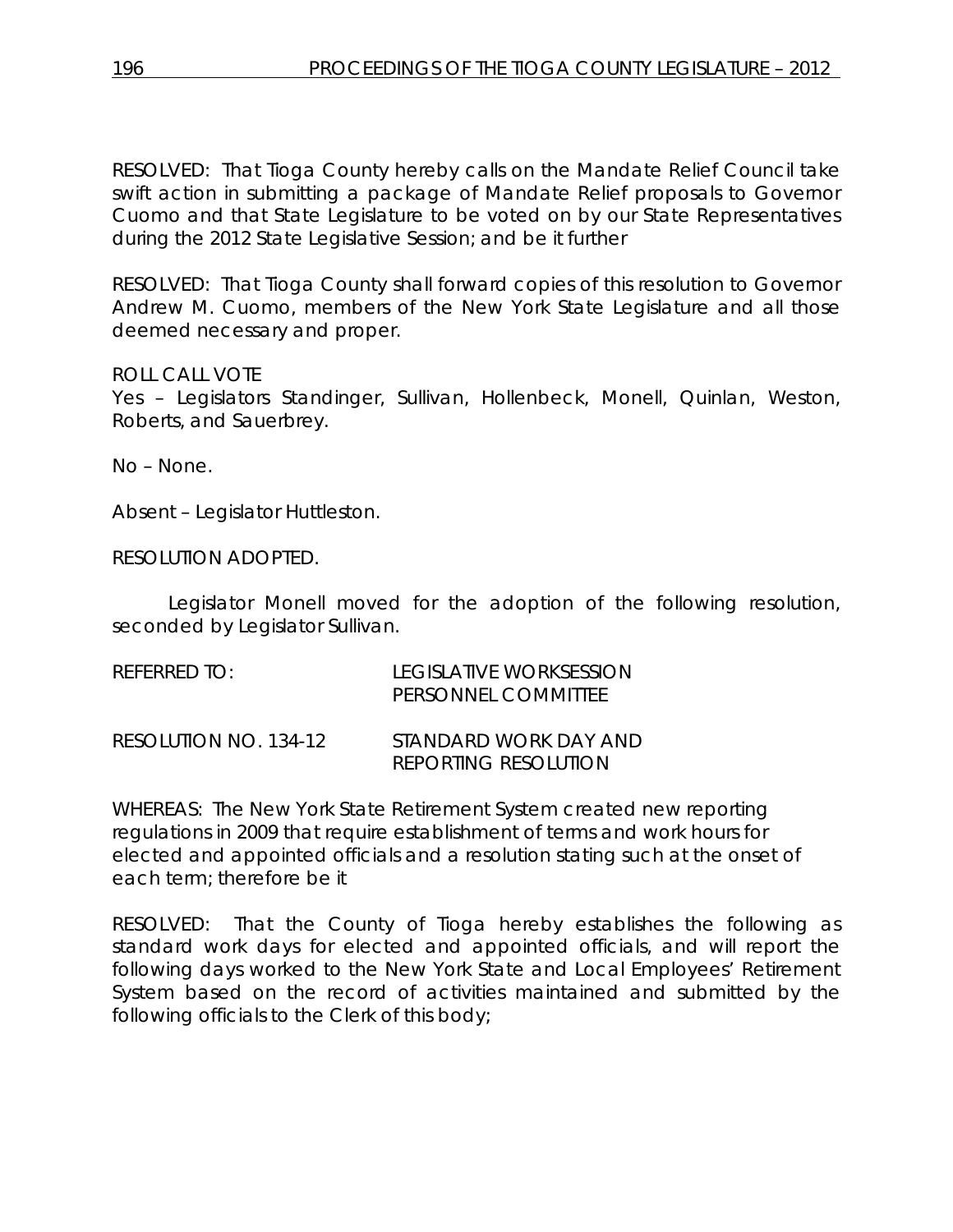| <b>Title</b>                        | Name                | Social<br><b>Security</b><br><b>Number</b><br>(Last<br>4 digits) | Registration<br><b>Number</b> | Standard<br>Work Day<br>(Hrs/day) | Term<br><b>Begins/Ends</b> | Participates<br>in<br>Employer's<br>Time<br>Keeping<br>System | Days/Month<br>(based on<br>Record of<br><b>Activities)</b> |
|-------------------------------------|---------------------|------------------------------------------------------------------|-------------------------------|-----------------------------------|----------------------------|---------------------------------------------------------------|------------------------------------------------------------|
|                                     |                     |                                                                  |                               |                                   |                            | (Y/N)                                                         |                                                            |
| <b>Elected Officials</b>            |                     |                                                                  |                               |                                   |                            |                                                               |                                                            |
|                                     | Richard             |                                                                  |                               |                                   | $1/1/12$ -                 |                                                               |                                                            |
| Legislator                          | Huttleston          | 5967                                                             | 36781888                      | 6                                 | 12/31/15                   | N                                                             | 6.63                                                       |
|                                     | Martha              |                                                                  |                               |                                   | $1/1/12$ -                 |                                                               |                                                            |
| Legislator                          | Sauerbrey           | 6731                                                             | 35867738                      | 6                                 | 12/31/15                   | $\mathsf{N}$                                                  | 12.25                                                      |
|                                     |                     |                                                                  |                               |                                   | $1/1/12$ -                 |                                                               |                                                            |
| Legislator                          | <b>Tracy Monell</b> | 2447                                                             | 43404367                      | 6                                 | 12/31/15                   | ${\sf N}$                                                     | 7.31                                                       |
|                                     |                     |                                                                  |                               |                                   | $1/1/12$ -                 |                                                               |                                                            |
| Legislator                          | Loretta Sullivan    | 4442                                                             | 43419340                      | 6                                 | 12/31/15                   | ${\sf N}$                                                     | 8.97                                                       |
|                                     | Robert              |                                                                  |                               |                                   | 1/1/12                     |                                                               |                                                            |
| County Clerk                        | Woodburn            | 1032                                                             | 32165003                      | 7                                 | 12/31/15                   | $\mathsf{N}$                                                  | 20                                                         |
|                                     |                     |                                                                  |                               |                                   | $1/1/12$ -                 |                                                               |                                                            |
| <b>District Attorney</b>            | Gerald Keene        | 8744                                                             | 32183204                      | $\overline{7}$                    | 12/31/15                   | $\mathsf{N}$                                                  | 20                                                         |
| <b>Appointed Officials</b>          |                     |                                                                  |                               |                                   |                            |                                                               |                                                            |
| County                              |                     |                                                                  |                               |                                   | $1/1/12$ -                 |                                                               |                                                            |
| Attorney                            | Judith Quigley      | 9431                                                             | 33345877                      | $\overline{7}$                    | 12/31/15                   | Y                                                             | N/A                                                        |
| Assistant                           |                     |                                                                  |                               |                                   |                            |                                                               |                                                            |
| County                              |                     |                                                                  |                               |                                   | $1/1/12$ -                 |                                                               |                                                            |
| Attorney                            | Christian Root      | 9133                                                             | 38282877                      | $\overline{7}$                    | 12/31/15                   | Y                                                             | N/A                                                        |
| 2 <sup>nd</sup> Assistant<br>County |                     |                                                                  |                               |                                   | $1/1/12$ -                 |                                                               |                                                            |
| Attorney                            | John VanWert        | 5483                                                             | 33612086                      | 7                                 | 12/31/15                   | Y                                                             | N/A                                                        |
| Secretary to                        |                     |                                                                  |                               |                                   |                            |                                                               |                                                            |
| County                              | Diane               |                                                                  |                               |                                   | 1/1/12                     |                                                               |                                                            |
| Attorney                            | Stephens            | 9215                                                             | 35745058                      | $\overline{7}$                    | 12/31/15                   | Y                                                             | N/A                                                        |
| Secretary to                        |                     |                                                                  |                               |                                   | $1/1/12$ -                 |                                                               |                                                            |
| <b>District Attorney</b>            | Jill VanHousen      | 7510                                                             | 30784300                      | $\overline{7}$                    | 12/31/15                   | Y                                                             | N/A                                                        |
| 1st Assistant                       |                     |                                                                  |                               |                                   | $1/1/12$ -                 |                                                               |                                                            |
| <b>District Attorney</b>            | Irene Graven        | 1694                                                             | 36555498                      | 7                                 | 12/31/15                   | $\mathsf{N}$                                                  | 13.32                                                      |
| 2nd Assistant                       | Adam                |                                                                  |                               |                                   | $1/1/12$ -                 |                                                               |                                                            |
| <b>District Attorney</b>            | Schumacher          | 9362                                                             | 39750161                      | $\overline{7}$                    | 12/31/15                   | $\mathsf{N}$                                                  | 8.74                                                       |
| 3rd Assistant                       |                     |                                                                  |                               |                                   | $1/1/12$ -                 |                                                               |                                                            |
| <b>District Attorney</b>            | Cheryl Mancini      | 7475                                                             | 38662920                      | $7\overline{ }$                   | 12/31/15                   | $\mathsf{N}$                                                  | 7.98                                                       |
| Public                              |                     |                                                                  |                               |                                   | $1/1/12$ -                 |                                                               |                                                            |
| Defender                            | George Awad         | 3474                                                             | 34261867                      | 6                                 | 12/31/15                   | $\mathsf{N}$                                                  | 15.34                                                      |
| <b>Assistant Public</b>             | Robin               |                                                                  |                               |                                   | $1/1/12$ -                 |                                                               |                                                            |
| Defender                            | Hutchison           | 6170                                                             | 36781870                      | 6                                 | 12/31/15                   | $\mathsf{N}$                                                  | 9.92                                                       |
| <b>Assistant Public</b>             |                     |                                                                  |                               |                                   | $1/1/12$ -                 |                                                               |                                                            |
| Defender                            | <b>Todd Miller</b>  | 5337                                                             | 41939943                      | 6                                 | 12/31/15                   | $\mathsf{N}$                                                  | 10.82                                                      |
| <b>Assistant Fire</b>               |                     |                                                                  |                               |                                   | $1/1/12$ -                 |                                                               |                                                            |
| Coordinator                         | Kevin Ford          | 9509                                                             | 43140425                      | 6                                 | 12/31/15                   | ${\sf N}$                                                     | 4.50                                                       |
| Youth Bureau                        | Maureen             |                                                                  |                               | $\overline{7}$                    | $1/1/12$ -                 |                                                               |                                                            |
| Director                            | Hawley              | 5688                                                             | 43232180                      |                                   | 12/31/15<br>$1/1/12$ -     | $\mathsf{N}$                                                  | 11.18                                                      |
| Coroner                             | Charles Thayer      | 9198                                                             | 39807623                      | 6                                 | 12/31/15                   | ${\sf N}$                                                     | 0.3                                                        |
| Deputy County                       |                     |                                                                  |                               |                                   | $1/1/12$ -                 |                                                               |                                                            |
| Clerk                               | Lisa Poole          | 4214                                                             | 38332698                      | $\overline{7}$                    | 12/31/15                   | $\mathsf Y$                                                   | N/A                                                        |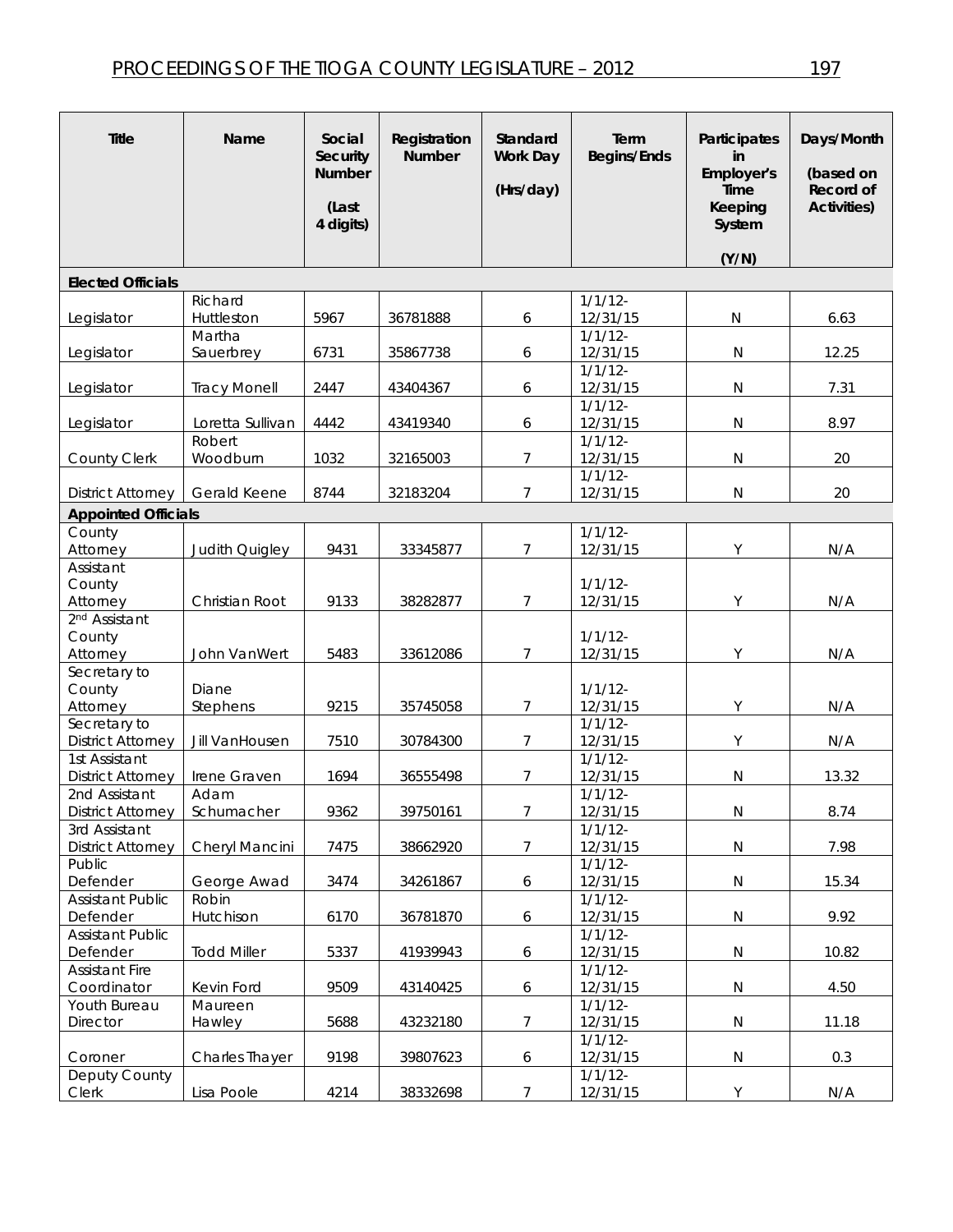| Secretary to                |                |      |          |                | $1/1/12$ - |              |       |
|-----------------------------|----------------|------|----------|----------------|------------|--------------|-------|
| Sheriff                     | Diane Rockwell | 9694 | 33151002 | 7              | 12/31/15   | Υ            | N/A   |
|                             | Michael        |      |          |                | $1/1/12$ - |              |       |
| Undersheriff                | Jackson        | 9425 | 32860561 | 8              | 12/31/15   | Υ            | N/A   |
| Director of                 |                |      |          |                |            |              |       |
| Information                 |                |      |          |                |            |              |       |
| Technology                  | Suzanne        |      |          |                | $1/1/12$ - |              |       |
| Services                    | Horton         | 9697 | 38701538 | $\overline{7}$ | 12/31/15   | Y            | N/A   |
| Legislative                 | Maureen        |      |          |                | $1/1/12$ - |              |       |
| Clerk                       | Dougherty      | 9415 | 34583062 | 7              | 12/31/15   | Y            | N/A   |
| Deputy                      |                |      |          |                | 1/1/12     |              |       |
| Legislative<br><b>Clerk</b> | Cathy Haskell  | 6338 | 37234465 | 7              | 12/31/15   | Y            | N/A   |
| Community                   | Sue            |      |          |                |            |              |       |
| Services Board              | Romanczuk-     |      |          |                | 1/1/12     |              |       |
| Director                    | Smelcer        | 8677 | 34842526 | $\overline{7}$ | 12/31/15   | Υ            | N/A   |
| Director of                 |                |      |          |                |            |              |       |
| Economic                    |                |      |          |                |            |              |       |
| Development                 |                |      |          |                | 1/1/12     |              |       |
| & Planning                  | Douglas Barton | 4088 | 37628245 | 7              | 12/31/15   | Y            | N/A   |
| Secretary to                |                |      |          |                |            |              |       |
| Economic                    |                |      |          |                |            |              |       |
| Development                 |                |      |          |                |            |              |       |
| & Planning                  |                |      |          |                | 1/1/12     |              |       |
| Director                    | Linda Sampson  | 0618 | 50559186 | 7              | 12/31/15   | Y            | N/A   |
|                             |                |      |          |                | $1/1/12$ - |              |       |
| <b>Budget Officer</b>       | Chuck Shager   | 9031 | 50427822 | 7              | 12/31/15   | $\mathsf{N}$ | 13.16 |

#### ROLL CALL VOTE

Yes – Legislators Standinger, Sullivan, Hollenbeck, Monell, Quinlan, Weston, Roberts, and Sauerbrey.

No – None.

Absent – Legislator Huttleston.

RESOLUTION ADOPTED.

Legislator Sauerbrey moved for the adoption of the following resolution, seconded by Legislator Standinger.

| REFERRED TO:          | <b>PUBLIC SAFETY</b><br>PERSONNEL                                                                                                                                                                       |
|-----------------------|---------------------------------------------------------------------------------------------------------------------------------------------------------------------------------------------------------|
| RESOLUTION NO. 135-12 | APPROVAL TO WAIVE 90-DAY HIRING<br>DELAY AND BACKFILL PRINCIPAL ACCOUNT<br><b>CLERK: AUTHORIZE CREATION OF</b><br><b>TEMPORARY, FULL TIME PRINCIPAL</b><br><b>ACCOUNT CLERK</b><br>PROBATION DEPARTMENT |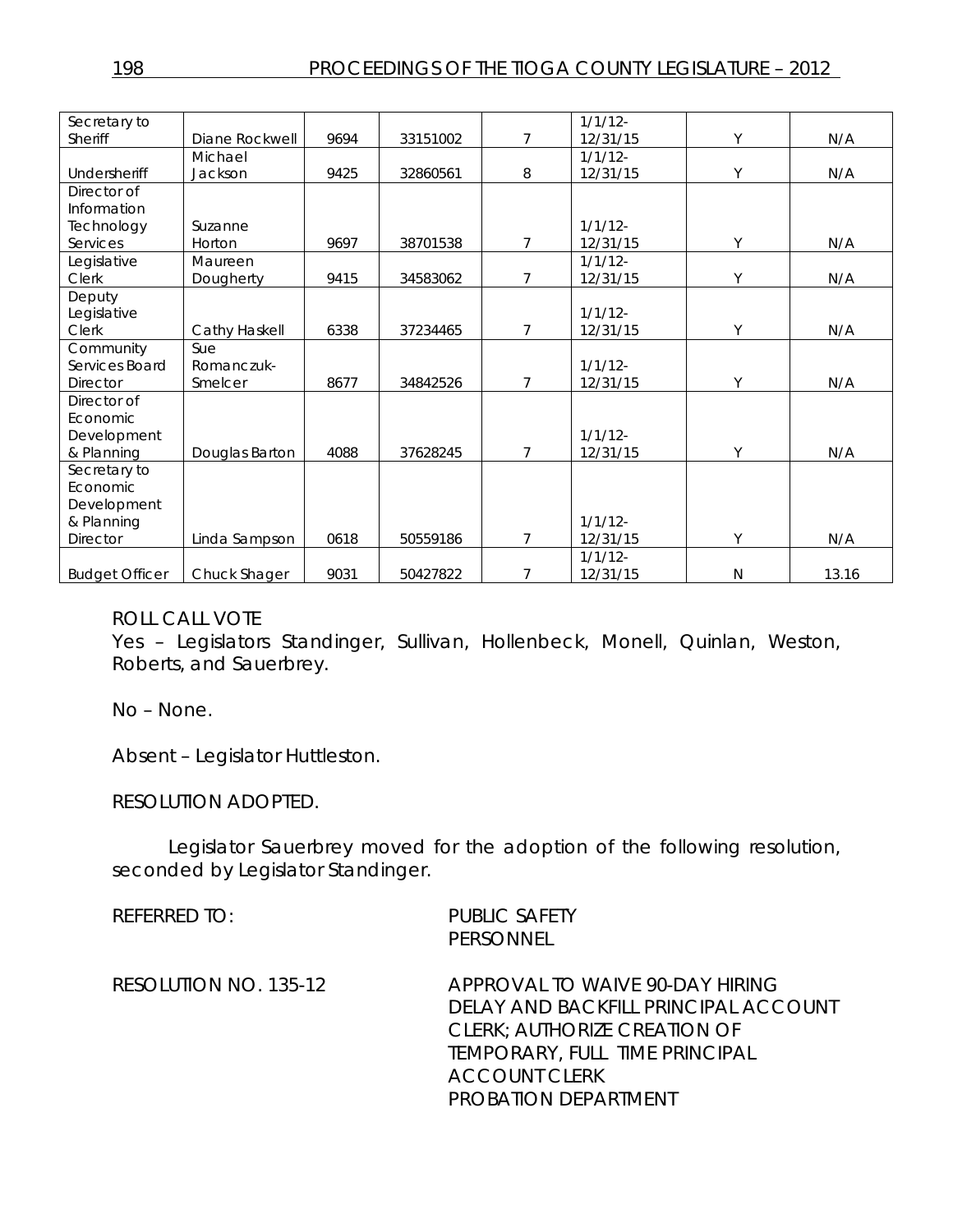WHEREAS: Resolution 277-11 extended the 90-day hiring delay through December 31, 2012; and

WHEREAS: Legislative approval is required for the creation of any position within Tioga County; and

WHEREAS: The Probation Department will experience a vacancy on August 24, 2012, when a long term employee, Maria Genovese, retires from the position of Principal Account Clerk; and

WHEREAS: The Principal Account Clerk position is essential to the fiscal operations of the Probation Department; and

WHEREAS: The Probation Director received verbal authorization at the April 19, 2012, Legislative work session to backfill Mrs. Genovese's position immediately upon her retirement and to create a temporary full-time Principal Account Clerk position in order for Mrs. Genovese to train her replacement; therefore be it

RESOLVED: That the Probation Director is granted a waiver from the 90-day hiring delay and is authorized to backfill a full-time Principal Account Clerk at an annual salary of \$30,511.00 (CSEA Salary Grade VII) effective September 4, 2012; and be it further

RESOLVED: That the Probation Director be authorized to create and fill a fulltime temporary Principal Account Clerk position effective September 4, 2012, at an hourly rate of \$18.92, which will be filled by Mrs. Genovese in order to help train her replacement; and be it further

RESOLVED: That the duration of said temporary, full-time Principal Account Clerk position shall not extend beyond September 28, 2012.

# ROLL CALL VOTE

Yes – Legislators Standinger, Sullivan, Hollenbeck, Monell, Quinlan, Weston, Roberts, and Sauerbrey.

No – None.

Absent – Legislator Huttleston.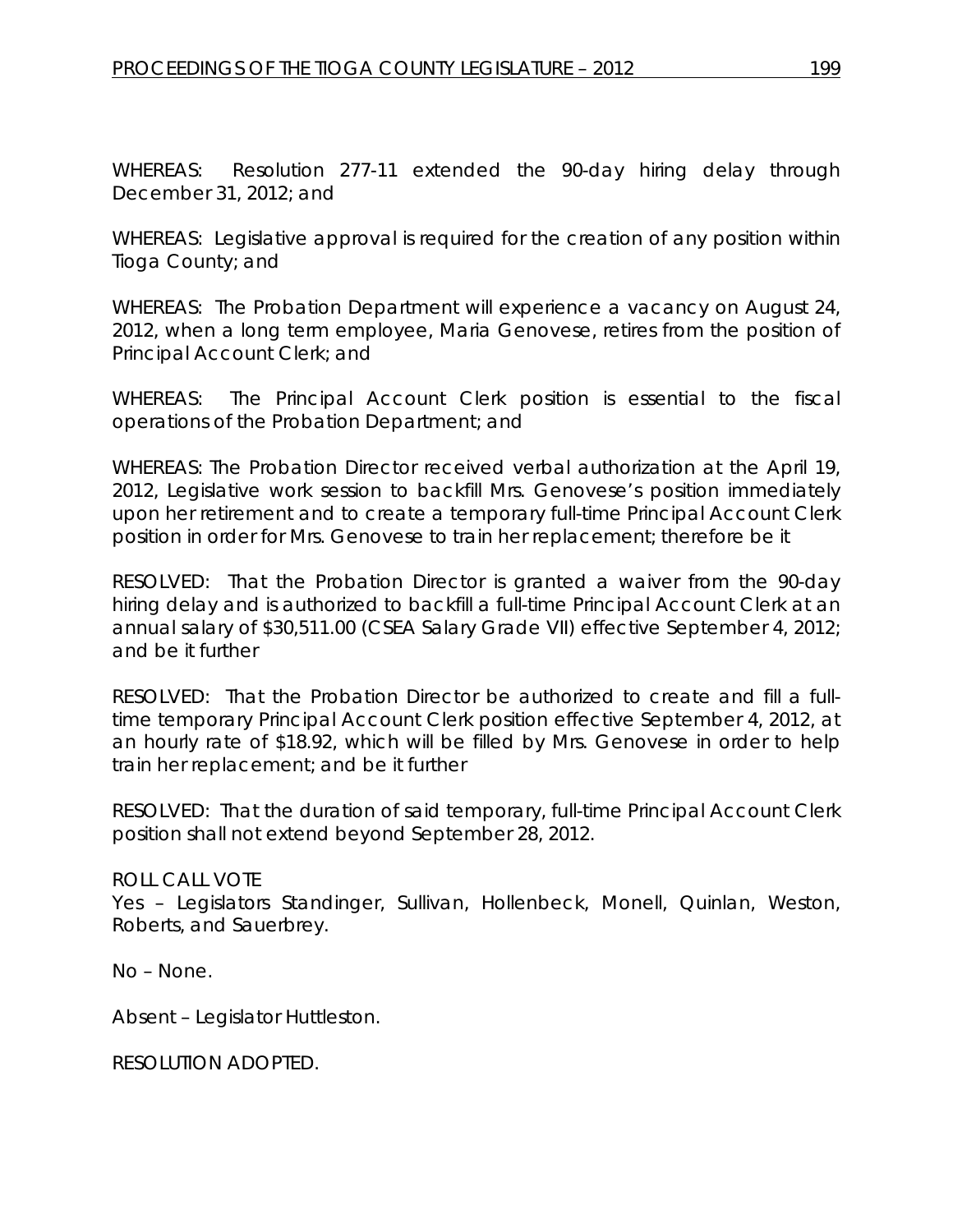Legislator Monell made a motion to have the following late-filed resolutions considered, seconded by Legislator Sullivan and carried.

Chair Weston noted the following Proclamation on Mental Health Awareness Month and Children's Mental Health Week.

#### **2012 PROCLAMATION**

*Mental Health Awareness Month & Children's Mental Health Week* 

WHEREAS: The citizens of Tioga County value the overall health and well-being of all the residents of Tioga County they are proud to support the observance of Mental Health Awareness Month and Children's Mental Health Week; and

WHEREAS: Mental Health is essential to everyone's overall health and well-being; and

WHEREAS: Mental illness is the leading illness-related cause of disability, a major cause of death through suicide, a factor in school failure, a contributor of poor overall health, incarceration, and homelessness; and

WHEREAS: Mental illness in adults and serious emotional and mental health disorders in children and youth are real and treatable; and

WHEREAS: There is evidence that early intervention, family-centered care for children, and person centered treatment for adults can result in reduction and management of symptoms such that individuals with mental illness can live full, productive and meaningful lives in their communities; and

WHEREAS: Children and youth with mental health challenges, along with their families, deserve access to services and supports that are family driven, youth guided and culturally appropriate; and

WHEREAS: There is an expectation of hope, healing and recovery for the citizens of Tioga County who experience symptoms of mental illness; and

WHEREAS: Tioga County has made a commitment to a community-based system of care that promotes values of acceptance, dignity and social inclusion for individuals of all ages; therefore be it

THE TIOGA COUNTY LEGISLATURE does hereby ask all residents of our county to join in declaring May 2012 as *Mental Health Awareness Month* and May 6 – 12, 2012 as *Children's Mental Health Week* in Tioga County.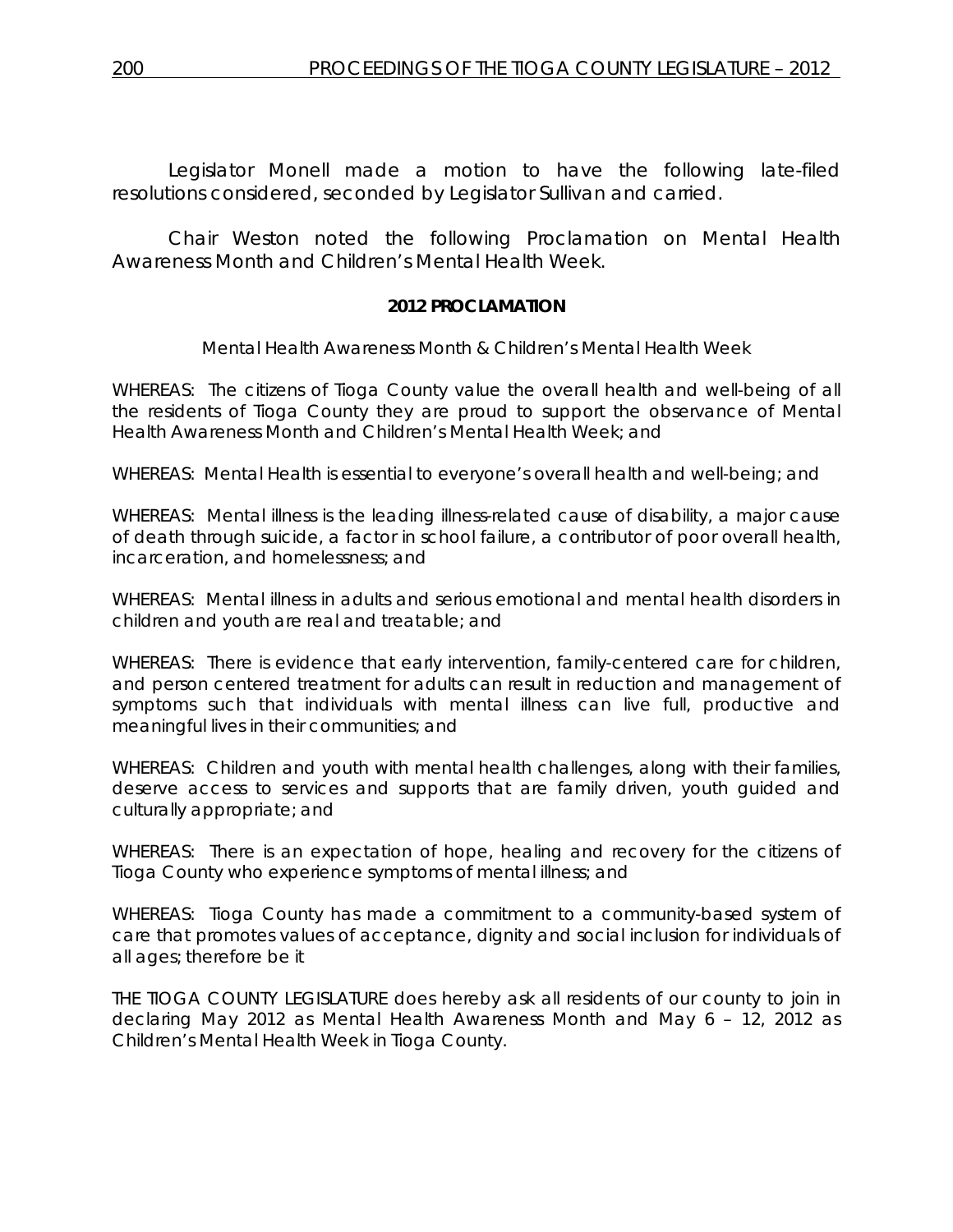Legislator Sullivan moved for the adoption of the following resolution, seconded by Legislator Sauerbrey.

REFERRED TO: FINANCE/LEGAL COMMITTEE

RESOLUTION NO. 136–12 *AUTHORIZE CREATION OF TEMPORARY, PART TIME SECRETARY TO COUNTY ATTORNEY* 

WHEREAS: Legislative approval is required for the creation of any position within Tioga County; and

WHEREAS: Due to an unexpected leave of absence, currently paid, the time sensitive and confidential duties performed by the Secretary to the County Attorney are presently not being accomplished; and

WHEREAS: The County Attorney is in need of securing coverage during said leave in order to effectively carry out functions of her department; therefore be it

RESOLVED: That the County Attorney is authorized to create a temporary, parttime Secretary to the County Attorney position retroactive to May 14, 2012, at an hourly rate of \$20.00; and be it further

RESOLVED: That said temporary, part-time position shall continue for the duration of the Secretary to the County Attorney's either paid or unpaid leave of absence.

ROLL CALL VOTE

Yes – Legislators Standinger, Sullivan, Hollenbeck, Monell, Quinlan, Weston, Roberts, and Sauerbrey.

No – None.

Absent – Legislator Huttleston.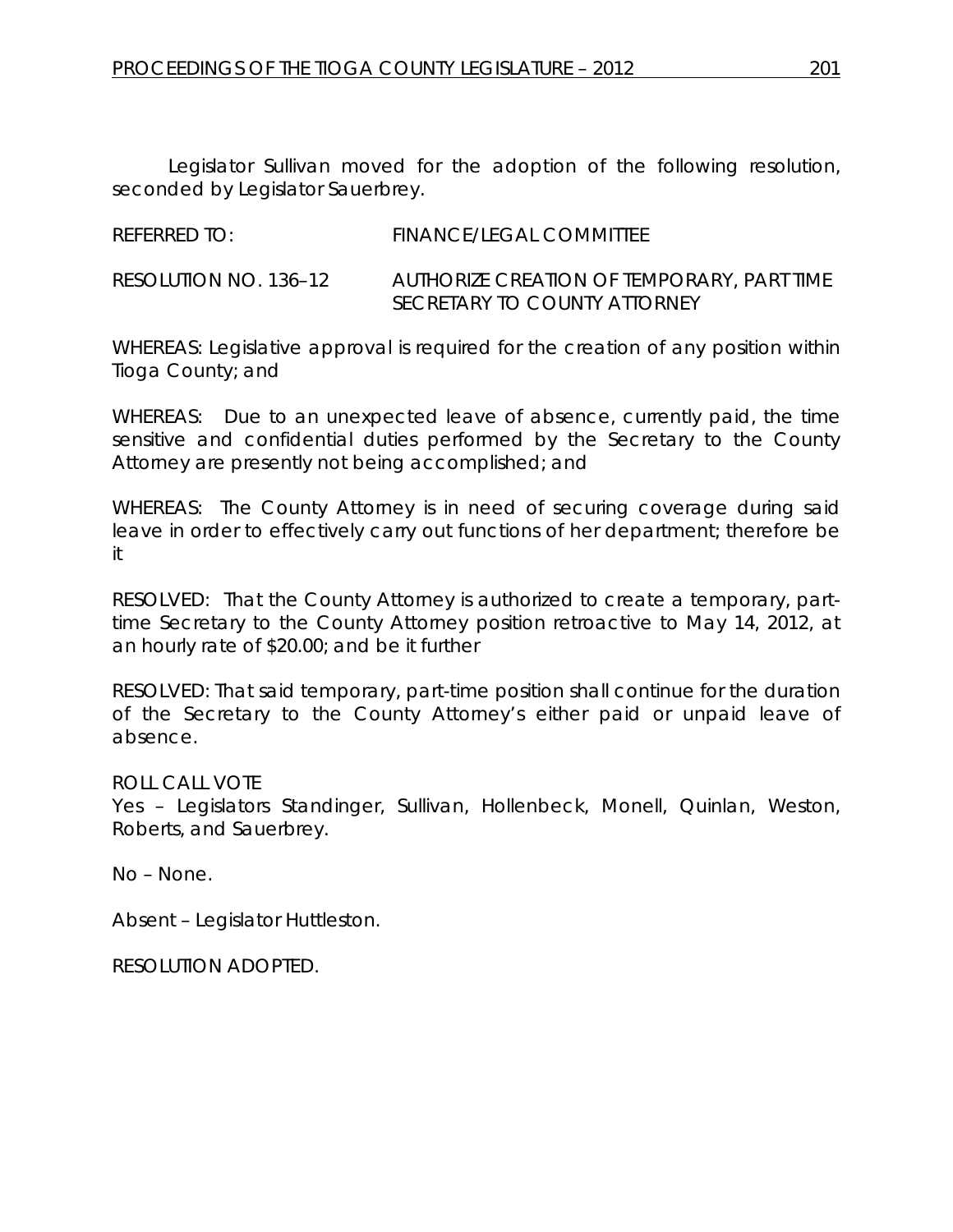Legislator Hollenbeck moved for the adoption of the following resolution, seconded by Legislator Sullivan.

| REFERRED TO:          | LEGISLATIVE WORKSESSION                   |
|-----------------------|-------------------------------------------|
| RESOLUTION NO. 137–12 | 56 MAIN STREET ROOM RESERVATION<br>USAGE. |

WHEREAS: Resolution 118-12 temporarily suspended use of the 56 Main Street Building on weekends by non-county government users with the exception of county government users and tenants; and

WHEREAS: Policy 38 Building Use Policy is currently in the process of being amended; and

WHEREAS: The Tioga County Legislature has determined that use during week days by non-county government users should be monitored more closely as to meetings being held that are open to the public and that may be controversial; and

WHEREAS: The Tioga County Legislature would like the Chair of the Legislature to more closely monitor meetings that are being scheduled at 56 Main Street by non-county government users that are open to the public and may be controversial by making a decision whether the non-county government user should pay to have security present during said meeting; therefore be it

RESOLVED: That the Tioga County Legislature hereby authorizes and designates the Chair of the Tioga County Legislature to monitor week day meetings held at 56 Main Street by non-county government users and have the authority to determine if such meetings might be controversial that would need security, and be authorized through the Legislative Office to inform such non-county government users that they shall pay for security to be provided by Tioga County for their meeting being held at 56 Main Street if the Chair so designates.